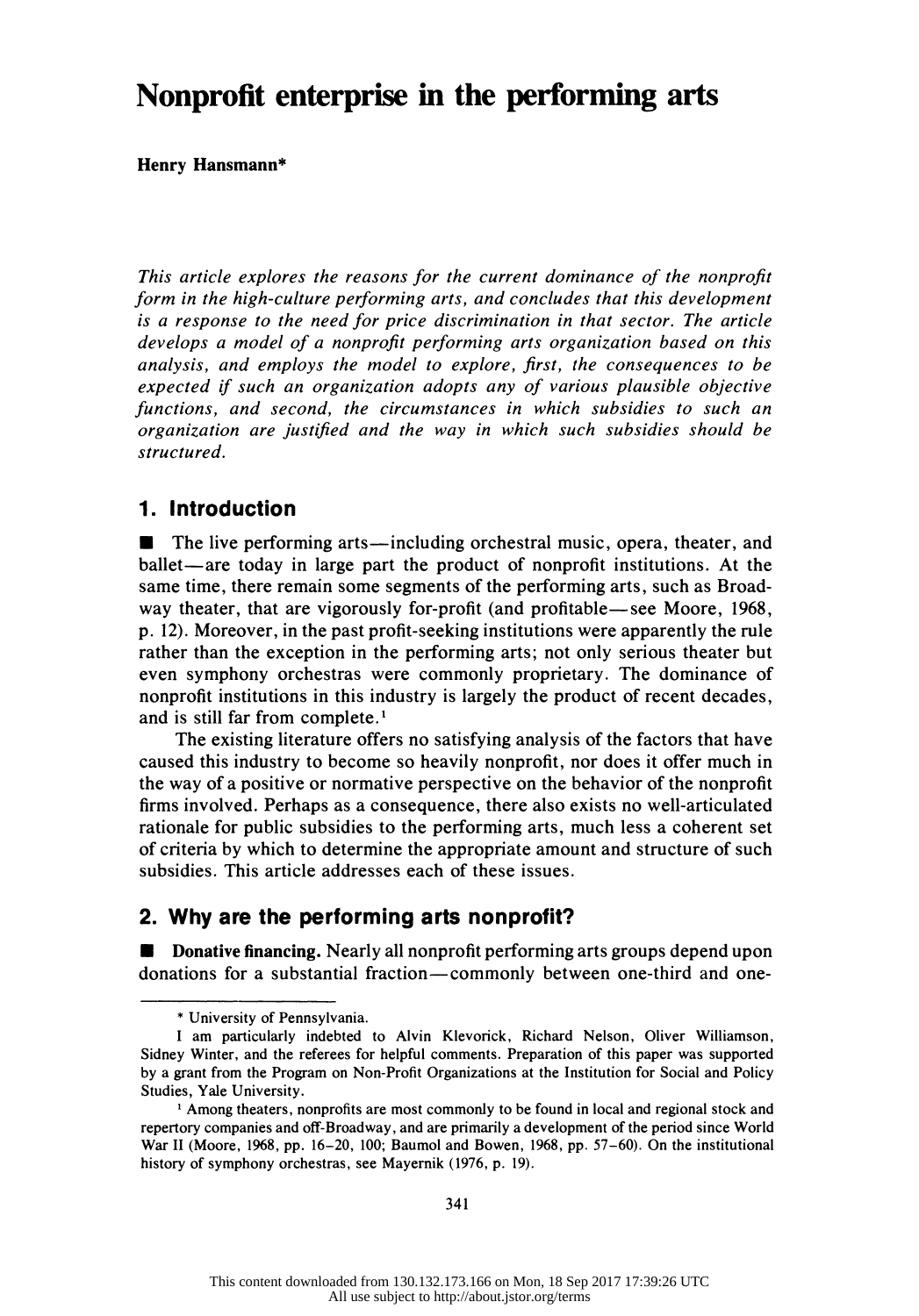half—of their income (Baumol and Bowen, 1968, pp.  $147-157$ ). Because, for reasons that I shall return to below, an organization that is dependent upon donations must generally be organized as a nonprofit, this pattern of financing provides a preliminary explanation for the predominance ofthe nonprofit form in this industry. But why are the performing arts so heavily financed by donations?

 In other sectors such donative financing for nonprofits sometimes serves as a means for supporting the private production of public goods (Hansmann, 1980, pp. 848-854; Weisbrod, 1975). Consistent with this notion, it has fre quently been argued that the performing arts exhibit substantial beneficial externalities, and that this in turn provides a rationale for both public and private subsidies (Baumol and Bowen, 1968, chapter 16; Netzer, 1978, chapter 2). For example, prominent cultural institutions bring prestige and tourism to both the city and the nation. Likewise, such institutions may, through indirect processes of cultural stimulus and transmission, ultimately contribute to the cultural experience even of people who do not attend their performances. But the ratio of such external benefits to the private benefits (that is, those enjoyed by members of the audience) for any performance is doubtless rather small—much smaller than the ratio of contributions to ticket receipts for the organizations involved.2 In any case, it does not appear that such external benefits are a major stimulus for the donations received by performing arts groups. Indeed, the evidence is strongly to the contrary, for it appears that the great bulk of the donations received by performing arts groups comes from people who actually attend the groups' performances, and not from the other members of the public who partake only of the prestige and other external benefits that the performances confer upon them.<sup>3</sup>

 Another explanation commonly encountered is that donations are a private subsidy that enables ticket prices to be kept down to levels at which they can be purchased by people who could not otherwise afford them. Undoubtedly this is part of the motivation of at least some who contribute. Yet the vast majority of people who attend the performing arts are quite well-heeled (Baumol and Bowen, 1968, chapter 4). Surely it is doubtful that the performing arts are organized on a nonprofit basis primarily to provide a vehicle whereby the rich can subsidize the merely prosperous.

 The situation, then, is at first appearance rather paradoxical. Here we have a service, essentially private in character, financed partly by donations and partly by revenue from ticket sales. Yet the people who donate are also the people who attend the performances—that is, who buy tickets. Moreover, it appears that performing arts organizations commonly price their tickets so low that they operate well within the inelastic portion of their demand curve, thus failing to maximize receipts from ticket sales (Baumol and Bowen, 1968, pp.

 <sup>2</sup> Moore (1968, chapter 8) and Peacock (1976) are also skeptical about the magnitude of the public benefits involved.

As noted below, however, a performing arts production is to an important extent a public good for those individuals who are among the audience. Thus, if someone who has already purchased a subscription to the Metropolitan Opera makes a donation to that organization, the improvement in the quality of the performances that the donation permits will be enjoyed as a public good by all others who also hold subscriptions.

<sup>&</sup>lt;sup>3</sup> Direct data on the proportion of donations coming from audience members are apparently unavailable. Some indication is provided, however, by the evidence, discussed below, indicating that a substantial percentage of those who attend also contribute.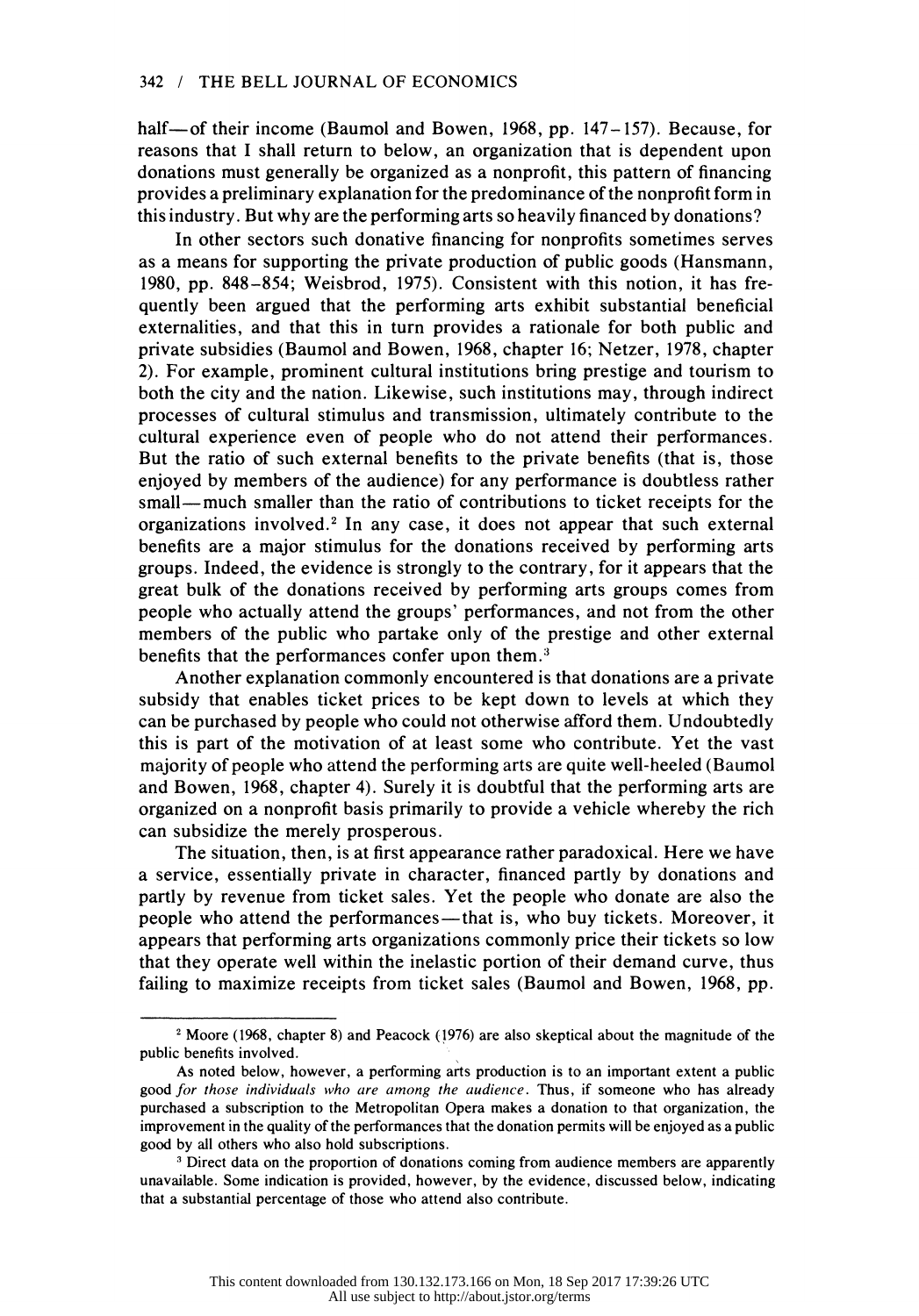$272-278$ ). Why do these organizations seek to extract part of their reve nues from the audience through donations, rather than simply by raising their ticket prices?

 $\Box$  Price discrimination. These phenomena all become understandable if we simply recognize contributions in the performing arts as a form of voluntary price discrimination.4

 The considerable costs of organizing, directing, rehearsing, and providing scenery and costumes for a performing arts production are essentially fixed costs, unrelated to audience size. Marginal costs are correspondingly low: once one performance has been staged, the cost of an additional performance is relatively small, and, as long as the theater is unfilled, the cost of admitting another individual to a given performance is close to zero. At the same time, the potential audience for high-culture live entertainment is limited even in large cities; consequently, for any given production there are typically only a few performances over which to spread the fixed costs—often three or fewer for an orchestral program and only several times that for opera, ballet, and many theatrical productions. Thus, fixed costs represent a large fraction of total costs for each production.5

 The result is that if ticket prices are set close to marginal cost, admissions receipts will fail to cover total costs. Indeed, it appears likely that for most productions staged by nonprofit performing arts groups the demand curve lies below the average cost curve at all points, so that there exists no ticket price at which total admission receipts will cover total costs.

 If the organizations involved could engage in price discrimination, they might be able to capture enough of the potential consumer surplus to enable them to cover their costs. $6$  In the performing arts, however, the effectiveness of discriminatory ticket pricing is limited by the difficulty of identifying individuals or groups with unusually inelastic demand, and by the difficulty of making admission tickets nontransferable. To be sure, a degree of price dis crimination can be, and often is, affected by charging higher prices for more desirable seats: if those patrons whose demand for a given performance is most inelastic also have the strongest relative preference for good seats over bad seats, then it may well be possible to establish a price schedule that will channel those with inelastic demand into the good seats at high prices,

<sup>6</sup> Here and in what follows I assume that nonprofit performing arts firms have some degree of monopoly power, and thus face downward-sloping demand curves. This is in keeping with the observation that demand is limited and fixed costs are high, thus presumably making competition unworkable. It is also in keeping with the very limited competition that in fact pre vails among the nonprofit performing arts; even New York City supports only one major symphony orchestra, two substantial opera companies, and a handful of (highly differentiated) dance groups.

 <sup>4</sup> Moore (1968, pp. 120-121) also alludes briefly to contributions as a means of price discrimination, though he does not pursue the issue.

<sup>&</sup>lt;sup>5</sup> It is difficult to obtain useful data comparing fixed costs with variable costs for productions by performing arts groups. Existing studies of economies of scale in the nonprofit performing arts (Baumol and Bowen, 1968, chapter 8; Globerman and Book, 1974) simply correlate cost per performance with the total number of performances per year for different organizations (e.g., symphony orchestras or theater groups) without taking into account the number of different productions represented by those performances. Data on Broadway theater assembled by Moore (1968, chapter 3) are, however, suggestive; they show that, for the 1960-1961 season, weekly operating  $cost$ —i.e., the (variable) cost of a week's performances—for a show was, on average, less than a fifth as large as the (fixed) cost of producing the show.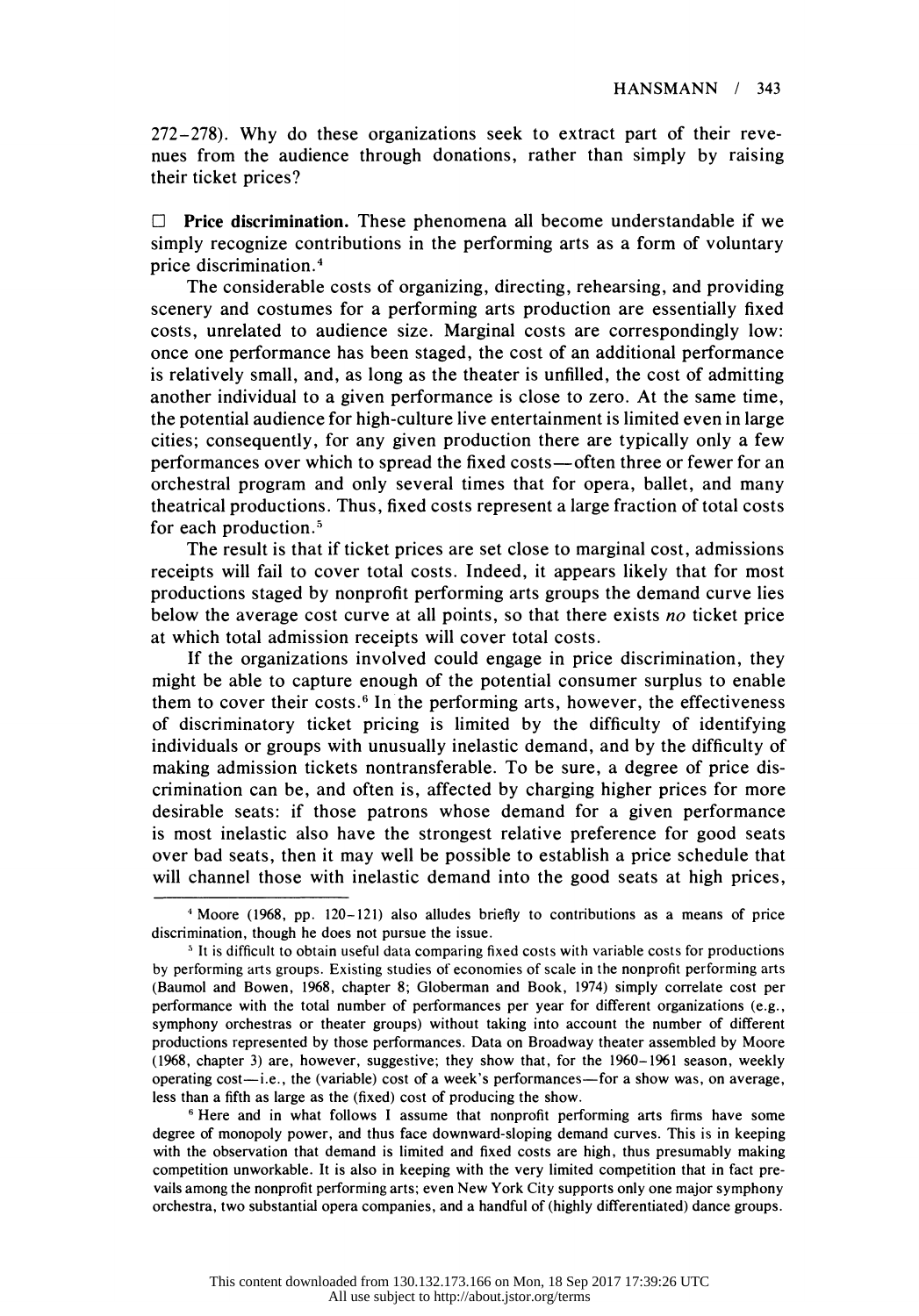and those with more elastic demand into the inferior seats at lower prices.7 This device is limited, however, by the strength of the preference for good seats over bad that is exhibited by patrons whose demand for performing arts productions is relatively inelastic.8

 Yet, even if it is difficult to establish effective price discrimination via ticket pricing, it is still possible to ask individuals simply to volunteer to pay an additional amount if the value they place upon attendance exceeds the price charged for admission. And this, in effect, is the approach taken by nonprofit organizations in the performing arts.

Of course, the services paid for by a voluntary contribution to a per forming arts group are public goods for all individuals who attend the group's performances,<sup>9</sup> and there is a clear incentive to be a free rider. As a conse quence, many people contribute nothing, and presumably most of those who do contribute give something less than their full potential consumer surplus. Never theless, many individuals do contribute when confronted with solicitations pointing out that, in the absence of contributions, the organizations on which they depend for entertainment may disappear. Indeed, it appears that roughly 40% of those who attend the live performing arts contribute at least occasionally (Baumol and Bowen, 1968, pp. 307-308).

The fact that contributions to nonprofit performing arts groups are de ductible under the federal income tax is undoubtedly important in reducing the incentive to be a free rider (see Section 4). Donors' committees and other organizational strategies are also presumably important in creating incentives and social pressure to help overcome free-rider behavior<sup>10</sup>—though here, as in the case of many other private nonprofits providing public goods (such as those devoted to political causes, environmental protection, and medical research), a surprisingly large number of individuals seem willing to respond even to impersonal solicitations received by mail.

 Those areas of the performing arts that are organized on a profit-seeking basis typically differ from the areas that are nonprofit in having a much larger audience over which to spread the fixed costs of a production, so that the ratio of fixed to variable costs is relatively small, and there is consequently little difference between marginal and average cost. Broadway shows, for example, typically run for several hundred performances (Moore, 1968, chapter 1 and Table A-6). Similarly, although the cost of producing a movie commonly runs into many millions of dollars, the audience over which that cost can be spread is enormous; consequently, only about 15% of movie theater receipts is devoted to covering production costs (Gordon, 1976). Therefore, substantial price dis-

 <sup>7</sup> See Winter's (1968) analysis of essentially the same issue in a different context. It also follows from Winter's analysis that, when constructing a new theater, there may well be gains to be had from creating a high ratio of bad seats to good seats, even if it would be as cheap or cheaper to construct a larger proportion of good seats for the same total capacity.

<sup>&</sup>lt;sup>8</sup> Likewise, the performing arts are not well situated to take advantage of the type of two part tariffs described by Oi (1971), since many people wish to attend only one performance by a given organization and since it is difficult to make tickets nontransferable.

 <sup>9</sup> See note 2.

<sup>&</sup>lt;sup>10</sup> To some extent, contributions undoubtedly represent an effort to buy recognition and status. Many organizations in the performing arts exploit this motivation quite consciously by publicizing the names of donors and by arranging special social events for them. But the development of the performing arts as a locus for such conspicuous giving seems most probably a consequence rather than a cause of their nonprofit donatively-financed status.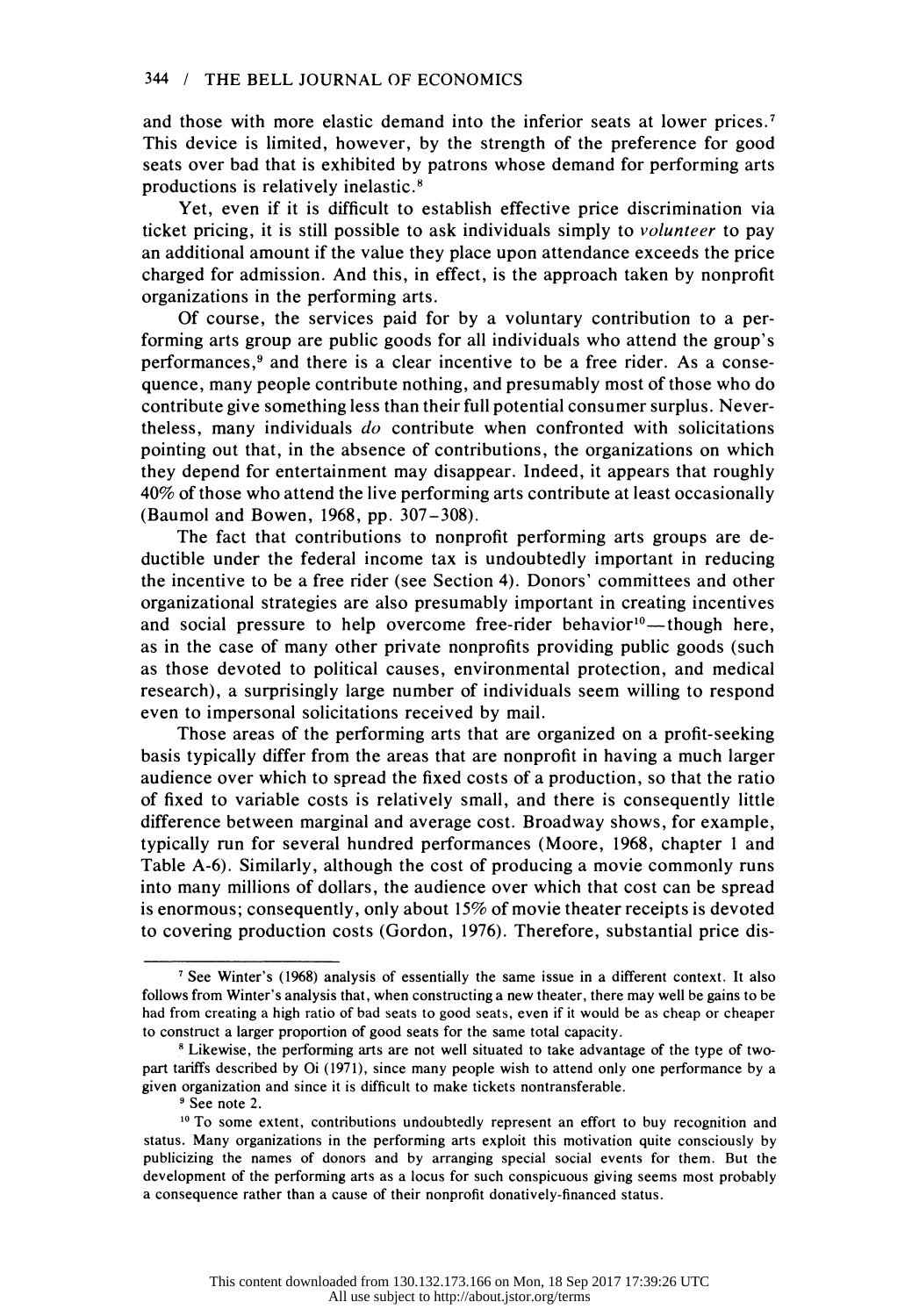crimination—and, in particular, voluntary price discrimination—is not neces sary for survival, and thus the nonprofit form loses its special comparative advantage. Since, in the absence of such a comparative advantage, nonprofit firms seem, for a number of reasons, to be less efficient producers than for profit firms (Hansmann, 1980, pp.  $877-879$ ), it is to be expected that competition should favor for-profit firms in these areas.

 Note that this analysis also suggests an explanation for the observed tendency, noted above, of nonprofit performing arts organizations to price their tickets below the level that maximizes total admissions receipts — much less the level that maximizes receipts in excess of variable costs. It seems likely that an increase in ticket prices will generally lead to a decrease in dona tions, since the total reservoir of consumer surplus from which those donations derive will decrease.<sup>11</sup> Consequently, total revenue - which includes both ticket sales receipts and donations - will be maximized at a lower ticket price than that which maximizes admissions receipts alone.

 $\Box$  Some historical evidence. The analysis offered here may also help to explain why nonprofit organizations have become increasingly prominent in the per forming arts through the years. Because productivity in the live performing arts has not grown at the same pace as in the economy at large, the cost of performing arts productions has increased disproportionately to that of most other goods (Baumol and Bowen, 1968, chapters 8, 9). As a consequence and also, undoubtedly, because of competition from new entertainment media such as movies, radio, and television—demand for the live performing arts has remained small, and even, by some measures, declined (Baumol and Bowen, 1968, chapter 3). Beyond this, however, it appears that fixed costs have con? sistently risen at a faster rate than have variable costs, and thus have come to represent an increasingly large share of total costs.12 These developments have presumably given nonprofit organizations, with their access to the form of price discrimination described above, an increasing advantage over their profit-seeking counterparts, which are dependent upon ticket sales alone to cover both fixed and variable costs.

 $\Box$  The nonprofit form. Thus far I have been assuming that even if an individual is willing to donate money to a performing arts group above and beyond the amount he must pay for a ticket, he will do so only if the organization involved is nonprofit, and not if it is profit-seeking. That is, only nonprofits will have access to the form of voluntary price discrimination I have been describing. Although the reason that this is so may seem obvious, it is perhaps worth

<sup>&</sup>lt;sup>11</sup> Baumol and Bowen (1968, p. 277) report that their interviews with managerial personnel in fact revealed a fear that increased ticket prices would lead to reduced contributions. Although Baumol and Bowen devote little attention to this relationship between contributions and ticket prices, they offer no alternative explanation for the tendency to set prices at a level where demand is inelastic, other than the possibility that management feels that by keeping prices low they are fulfilling a social obligation to make the performing arts available to as much of the populace as possible. The behavior of a firm that has the latter objective, yet is dependent upon donative financing, is explored in Sections 3 and 4 below.

 $12$  In terms of constant dollars, average production costs for Broadway theater increased by 236% between 1927 and 1961, while weekly operating costs increased by only 80%. This relative increase in production costs was evidently responsible for the fact that the length of run required for a Broadway show to make a profit roughly tripled over this period (Moore, 1968, pp. 11 -12, 34).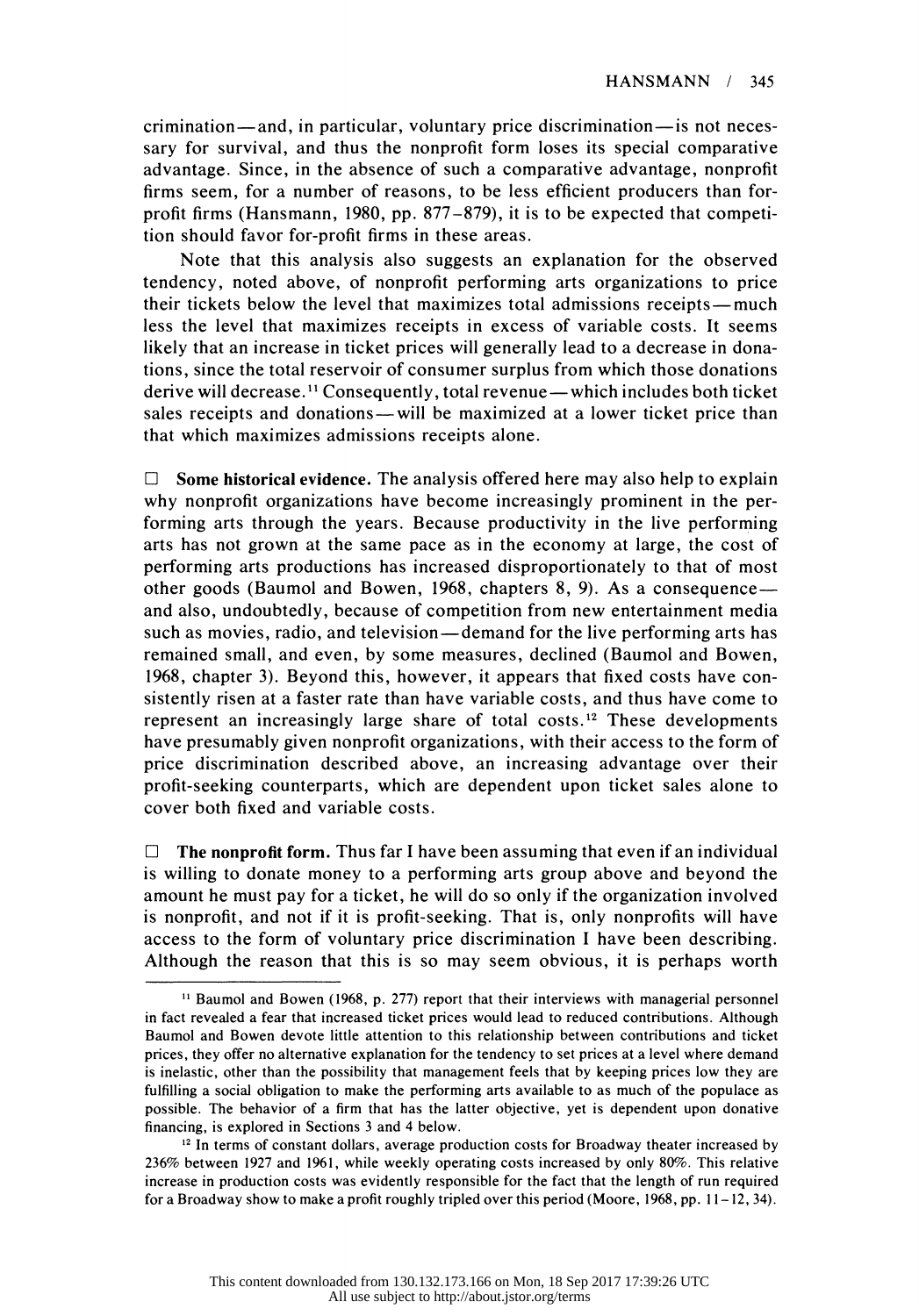being somewhat more explicit. A more detailed discussion appears in my earlier article (1980) on nonprofit enterprise.

When a contributor gives money to, say, an opera company, he is actually trying to "buy" something—namely more and better opera. Such contributions differ from ordinary prices paid for goods and services in that the latter are clearly and directly conditioned upon specific, identifiable activity on the part of the person to whom the price is paid, such as delivering certain goods to the purchaser or permitting him to occupy a given seat at a given per formance in a given theater. That is, when one pays what we usually term a ''price," one commonly knows whether the services offered in exchange were performed satisfactorily and can seek redress if they were not. But with those payments that we term "donations," things are more difficult.

 Suppose that an opera company solicits donations and asserts that it will devote all funds received to the production of opera. And suppose that an individual, in reliance on that representation, contributes. How does he know that his money was in fact devoted to opera productions? His only meaningful assurance lies in the opera company's nonprofit form of organization. For a nonprofit organization is in essence an organization that is barred by law from distributing net earnings — that is, anything beyond reasonable remuneration to persons who exercise control over it, such as its directors, officers, or .members. Consequently, one can make contributions to such an organization with some assurance that they will be devoted to production of the organiza tioh's services. With a profit-seeking organization it is difficult to obtain such assurance where, as with the performing arts, the connection between an in dividual contribution and increased production of services is not directly observable.

 $\Box$  Summary. In sum, it appears that nonprofit firms in the performing arts, like their for-profit counterparts, serve primarily to sell entertainment to an audience. The difference between the two types of firms lies simply in the way in which payment is received. But the difference has significant consequences. The nonprofit firm, through its access to voluntary price discrimination, is viable in segments of the performing arts market where for-profit firms cannot survive.<sup>13</sup>

## 3. The economic behavior of performing arts organizations

The firm's objectives. Presumably profit maximization is excluded as an objective for any legitimate nonprofit; consequently, the organization must select other goals. This choice of goals may be in the hands of any one or more of several individuals or groups, including performers, directors, producers, professional managers, substantial donors, and donors' committees.

<sup>&</sup>lt;sup>13</sup> There are areas other than the performing arts in which similar factors seem to be at work. For example, one of the most interesting and most obvious examples of the type of voluntary price discrimination described here is provided by New York's Metropolitan Museum of Art, which requires that every visitor pay some amount to gain admission, but leaves each visitor entirely free to determine how much to pay. In this connection it should be noted that museums are seemingly characterized by an even higher ratio of fixed costs to marginal costs than are the performing arts, yet, like performing arts groups, are in a relatively poor position to implement nonvoluntary price discrimination.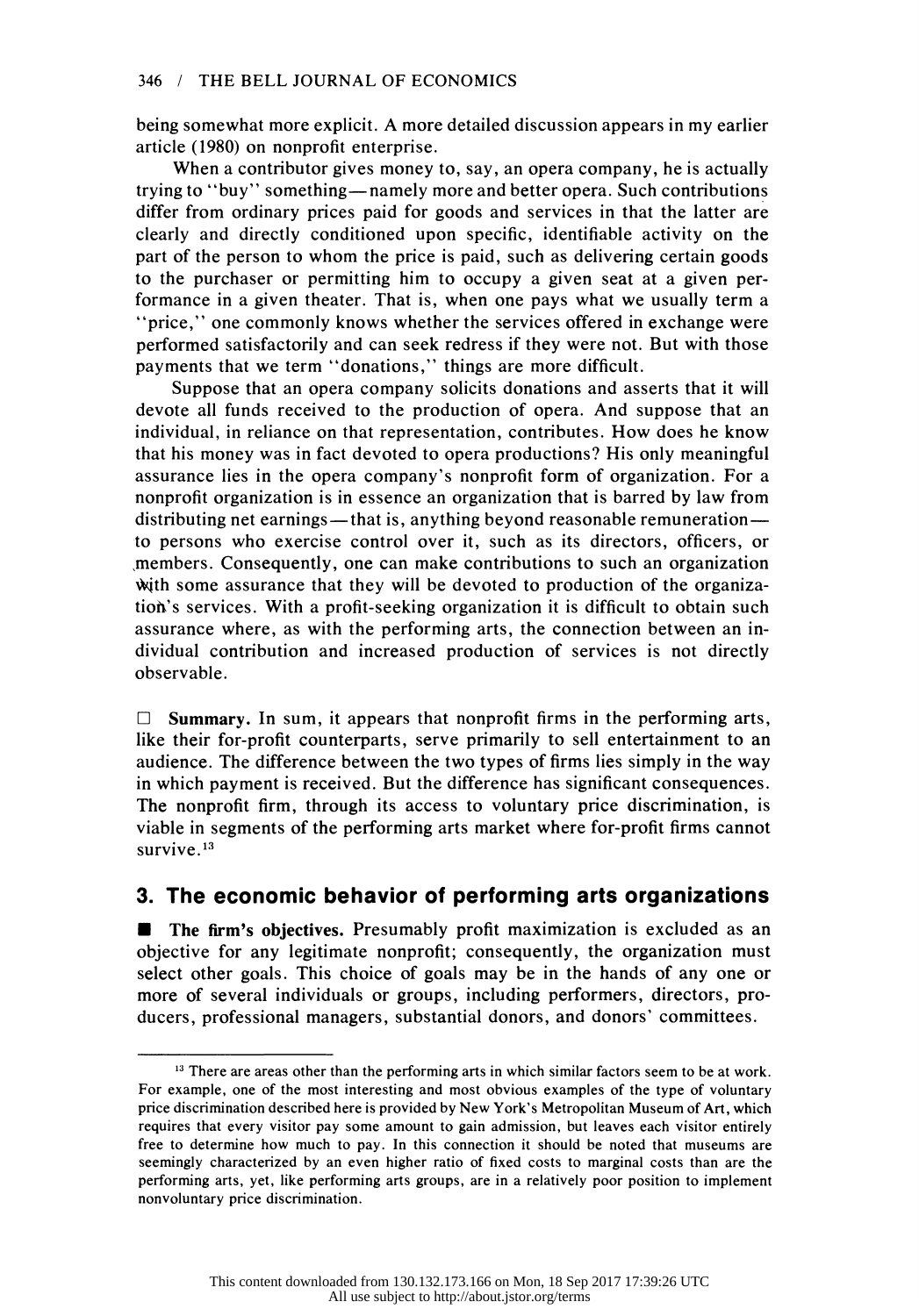One likely possibility—particularly if control over the organization lies with professionals who have devoted their careers to a particular art form is that the organization will place special emphasis upon the quality of its performances. Such a pursuit of quality might take either of two forms. First, the organization could seek to make its production of any given work as im pressive as possible, for example by hiring exceptionally skilled performers, constructing lavish stage sets, and so forth. Second, the organization could choose to produce works that appeal only to the most refined tastes, avoiding the more popular items in the repertoire.

 Alternatively, a performing arts group might feel a mission to spread culture to as broad a segment of the populace as possible, and consequently seek to maximize attendance for any given production. Or, as yet another possibility, control might lie in the hands of managers who are organizational empire builders, and who seek simply to maximize the total budget they administer.

In what follows I shall develop a simple model of a performing arts organization, based on the analysis in Section 2, that permits exploration of the consequences of pursuing each of the alternative objectives just described. The exercise is of interest not just as a matter of positive theory but for norma tive purposes as well. At present there is considerable debate concerning the way in which the management of performing arts organizations should exercise the substantial degree of discretion they enjoy. A recurrent theme in this debate is the choice between quality of production and refinement of taste on the one hand, and outreach to broader audiences—via lower prices and appeal to more popular tastes—on the other (Brustein, 1978).

 In the discussion of the model the term "quality" will generally be used in the first of the two senses described here (lavishness of production). As noted below, however, the model can be interpreted in terms of the second form of quality (appeal to refined tastes) as well.

 $\Box$  The basic model of the firm. The size of the audience that the organization attracts for all performances of a given production (or, alternatively, for all of its productions combined) will be denoted by  $n<sub>1</sub><sup>14</sup>$  while q represents the quality of the work(s) performed. The ticket price  $P$  charged for admission to a performance is expressed by the inverse demand function  $P = P(n, q)$ ,  $P_n < 0$ ,  $P_q > 0$ . Total donations received by the firm are taken to be inversely related to P and directly related to q,  $D = D(P, q)$ ,  $D_p < 0$ ,  $D_q > 0$ . Expressed in terms of n and q,  $D = D[P(n, q), q] = D(n, q), D_n > 0, D_q \ge 0$ . A special case is

$$
D = \delta \left\{ \int_0^n P(v, q) dv - nP(n, q) \right\}.
$$
 (1)

 This is the donation function that would result if all donations were to come from individuals who attend performances, and if such individuals were to

 <sup>14</sup> In Broadway theater each production is usually organized as a separate "firm" (Baumol and Bowen, 1968, p. 20). Most nonprofit performing arts organizations, in contrast, are relatively permanent and produce a large number of productions. (This difference in structure is presumably explainable at least in part by the need for nonprofit groups to develop strong and stable reputations that will provide assurance to potential donors.) Since I shall not be concerned with the effect that one production has upon demand for another, the number of productions that a given organization undertakes will not be important here.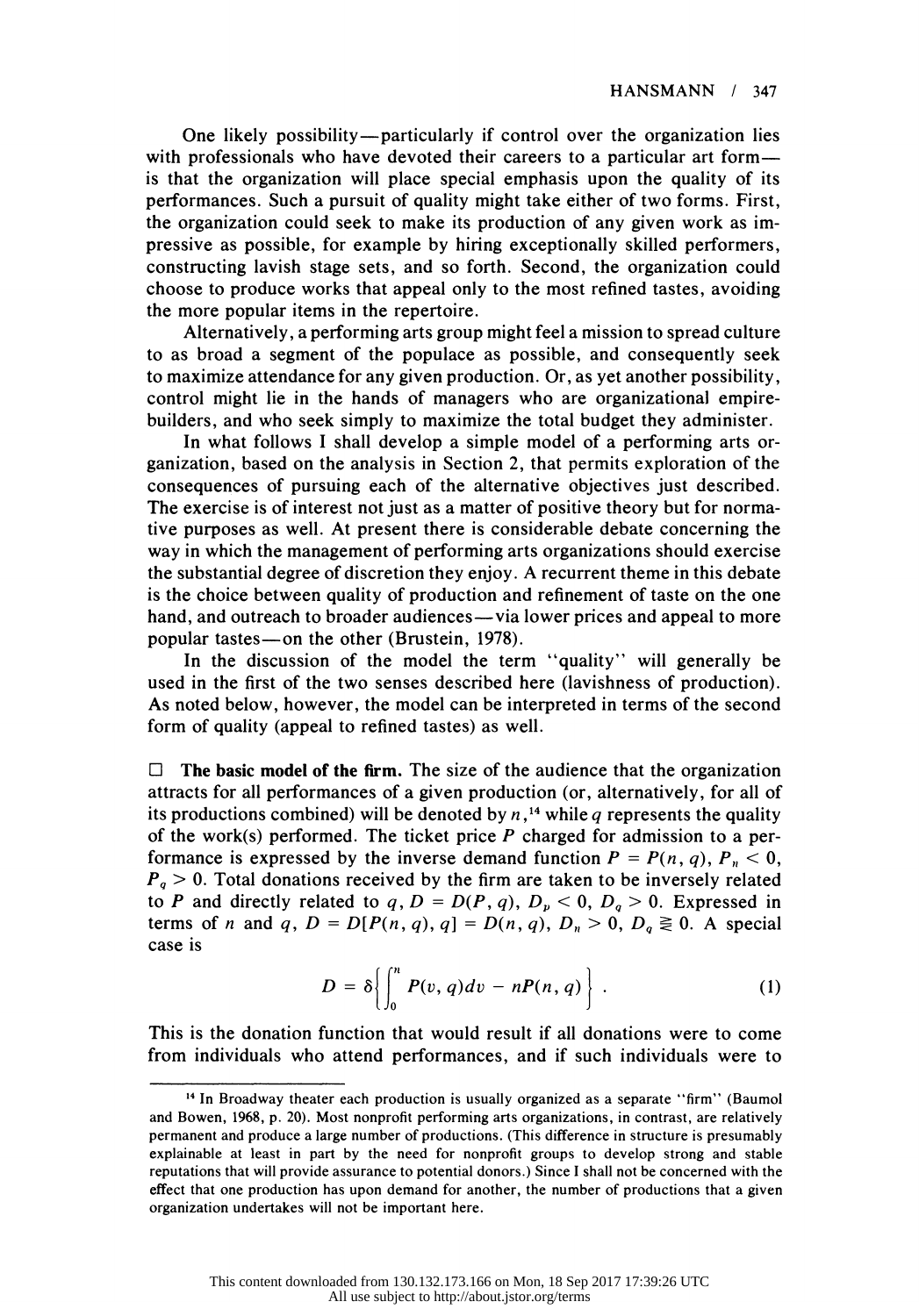donate, on average, a given fraction,  $\delta$ , of the consumer surplus that they would otherwise enjoy at price P and quality  $q<sup>15</sup>$ .

Total costs are given by  $C = C(n, q)$ ,  $C_n > 0$ ,  $C_q > 0$ . Since the firm is nonprofit, net revenue, NR, is constrained to be zero:

$$
NR = nP(n, q) + D(n, q) - C(n, q) = 0.
$$
 (2)

The firm's objective function is given by  $U = U(n, q)$ ,  $U_n \ge 0$ ,  $U_q \ge 0$ ,  $U_{nn} \le 0$ ,  $U_{qq} \le 0$ . For the pure quality maximizer  $U(n, q) = q$ ; for the pure audience maximizer  $U(n, q) = n$ ; and for the budget maximizer  $U(n, q) = C(n, q)$ .

The firm maximizes  $U(n, q)$  subject to (2).<sup>16</sup> The Lagrangian is

$$
\phi = U(n, q) + \lambda [nP(n, q) + D(n, q) - C(n, q)]. \tag{3}
$$

Assuming an interior solution,<sup>17</sup> the first-order conditions are  $(2)$  and

$$
NR_q \equiv nP_q + D_q - C_q = -\frac{U_q}{\lambda} \tag{4}
$$

$$
NR_n \equiv P + nP_n + D_n - C_n = -\frac{U_n}{\lambda}, \qquad (5)
$$

where  $NR_q \equiv \partial NR/\partial q$ , etc., and  $\lambda$  is the Lagrange multiplier.

 The slope of the nonprofit constraint (2) at the point at which the firm operates is, from (4) and (5):

$$
\left. \frac{dq}{dn} \right|_{NR=0} = -\frac{NR_n}{NR_q} = -\frac{U_n}{U_q} \ . \tag{6}
$$

For the quality maximizer, for which  $U_n = 0$  and  $U_q = 1$ , this slope is zero; for the audience maximizer, for which  $U_n = 1$  and  $U_q = 0$ , the slope is  $-\infty$ . These points are shown, respectively, as  $a$  and  $b$  in Figure 1. If the firm values both quality and audience size, so that  $U_n > 0$  and  $U_q > 0$ , then the firm will operate at a point such as point  $c$  on the arc between points  $a$  and  $b$ .

 Consumer surplus, which I shall denote by S, and which I shall use as a measure of welfare (see Willig, 1976), is given by<sup>18</sup>

$$
S = \int_0^n P(v, q) dv - C(n, q). \tag{7}
$$

This expression is at a maximum with respect to  $q$  and  $n$  when

$$
S_n = P - C_n = 0 \tag{8}
$$

$$
S_q = \int_0^u P_q(v, q) dv - C_q = 0.
$$
 (9)

$$
\lambda[2NR_{n}NR_{q}NR_{nq} - NR_{n}^{2}NR_{qq} - NR_{q}^{2}NR_{nn}] + 2NR_{n}NR_{q}U_{nq} - NR_{n}^{2}U_{qq} - NR_{q}^{2}U_{nn} > 0.
$$

 $18$  Note that, by virtue of the nonprofit constraint (2), (monetary) producer surplus is necessarily zero here. For simplicity I ignore, in computing S, changes in the mangers' utility  $U(n, q)$ .

<sup>&</sup>lt;sup>15</sup> An important issue that will be avoided here is the degree to which an organization can and will use some of its income to solicit further donations.

 <sup>16</sup> See Newhouse (1970) and Feldstein (1971) for other models of nonprofit firms (in particular, hospitals) with similar objective functions.

<sup>&</sup>lt;sup>17</sup> The second-order condition, both here and for the altered models of the firm below, is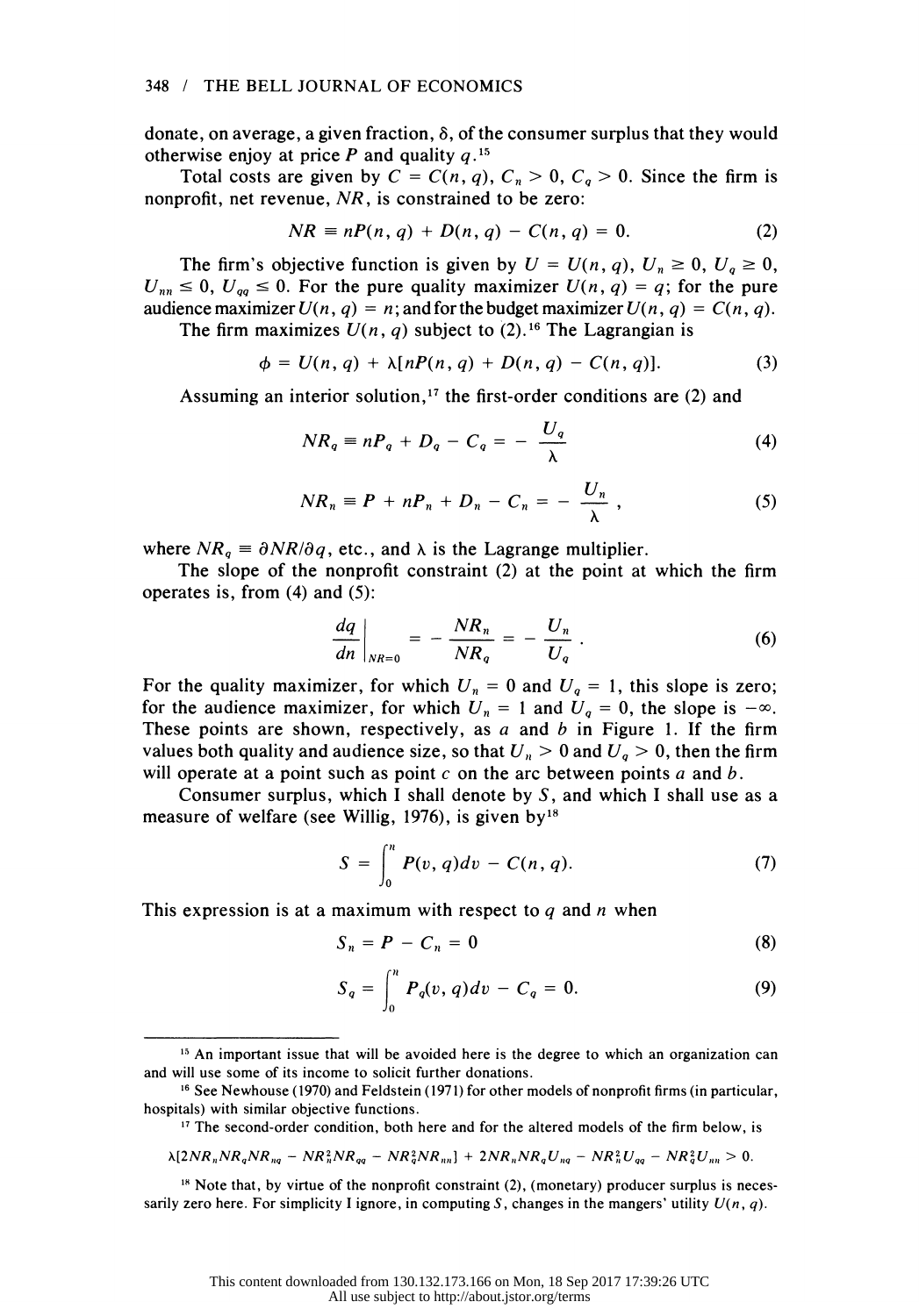```
 FIGURE 1
FIRM BEHAVIOR AND WELFARE OPTIMIZATION
```


 Condition (8) says simply that price should be set equal to marginal cost. Condi? tion (9) says that quality should be at a level at which the marginal cost of greater quality just equals the marginal valuation put upon quality by the audience as a whole. There is no reason to believe, however, that these marginal conditions are consistent with the financial constraints under which the nonprofit firm must operate. Thus, for example, price can be set as low as marginal cost only if donations are sufficiently large to cover fixed costs.

 More relevant to evaluating the performance of the nonprofit firm is the constrained social optimum determined by maximizing (7) subject to the nonprofit constraint (2). The resulting Lagrangian is  $\theta = S + yNR$ , where y is a Lagrange multiplier. The first-order conditions are

$$
\frac{\partial \theta}{\partial n} = S_n + yNR_n = P - C_n + yNR_n = 0 \tag{10}
$$

$$
\frac{\partial \theta}{\partial q} = S_q + yNR_q = \int_0^n P_q(v, q) dv - C_q + yNR_q = 0. \tag{11}
$$

The slope of the constraint,  $NR = 0$ , at the constrained social optimum, shown<br>as d in Figure 1 is therefore The slope of the constraint,  $NR = 0$ , at the constrained social optimum, shown as d in Figure 1, is therefore

$$
\frac{NR_n}{NR_q} = -\frac{P - C_n}{\int_0^n P_q(v, q) dv - C_q}.
$$
 (12)

The nonprofit firm will be operating at the social optimum, given its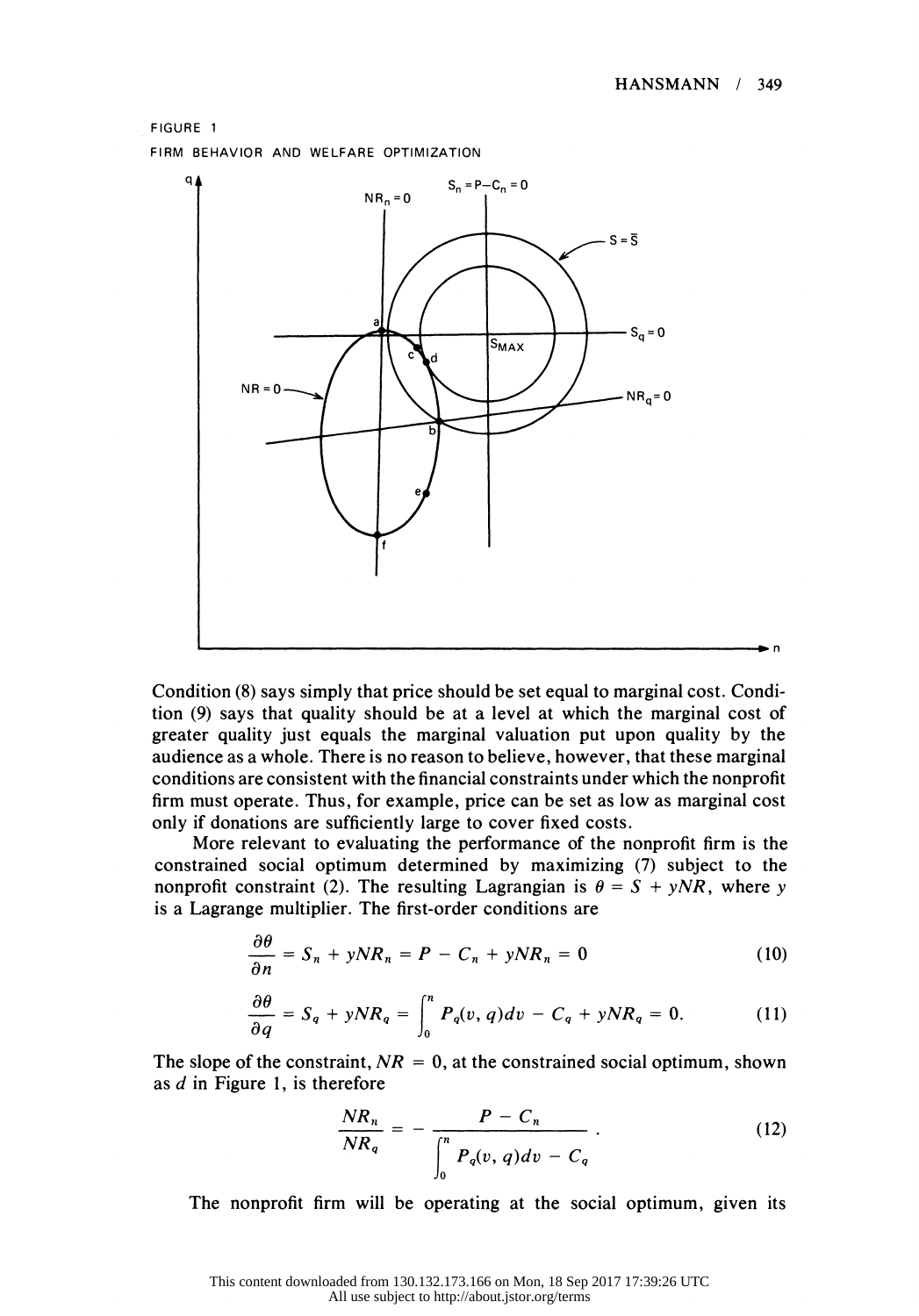financing constraints, only if the slope given in  $(12)$  is equal to that in  $(6)$ , i.e., only if, at the  $(n, q)$  combination chosen by the firm,

$$
\frac{U_n}{U_q} = \frac{P - C_n}{\int_0^n P_q(v, q) dv - C_q}.
$$
\n(13)

 Whether or not this condition is satisfied will depend upon the firm's objective function as well as upon the cost and demand functions that the firm faces, as the following discussion shows.

 $\Box$  The quality-maximizing firm. For the quality-maximizing firm, for which  $U_q = 1$  and  $U_q = 0$ , condition (13) will hold, and the firm will be operating at the constrained optimum, only if  $P = C_n$ . From condition (5), however, it follows that for the quality maximizer

$$
NR_n \equiv P + nP_n + D_n - C_n = 0. \tag{14}
$$

That is, for any given quality level,  $q$ , the quality maximizer will choose the audience size,  $n$ , that maximizes its net revenue, which it can in turn use to purchase more quality. This is consistent with the condition that  $P = C_n$  only if  $D_n = -nP_n$ , which is to say that, at the margin, when audience size increases (because of a decrease in ticket price) members of the audience in crease their donations by precisely as much as their ticket prices decrease.19 In terms of the donation function (1), for example, this will be the case only if  $\delta = 1$ —that is, only if audience members donate 100% of their consumer surplus to the firm. In the face of less generous—but more plausible—con tribution levels, the firm will sacrifice audience size too heavily for the sake of quality.

 $\Box$  The audience-maximizing firm. For the audience maximizer  $U_q = 0$ ; it therefore follows from (4) that

$$
NR_q = nP_q + D_q - C_q = 0. \tag{15}
$$

 That is, for any given audience size, the audience maximizer will choose that level of quality that maximizes net revenues, since those revenues can be used to reduce ticket prices, which will in turn attract a larger audience.

From (13), we see that the audience maximizer will operate at the constrained optimum only if  $S<sub>a</sub> = 0$  so that condition (9) holds. For (9) to obtain when the firm is an audience maximizer—and hence (15) holds—we must have:<br> $\frac{1}{m} \int_{0}^{n} P_o(v, q) dv - P_o = \frac{D_q}{n}$ . (16)

$$
\frac{1}{n}\int_{0}^{n}P_{q}(v,q)dv-P_{q}=\frac{D_{q}}{n}.
$$
 (16)

If  $D_q = 0$ , then (16) is equivalent to the condition shown by Spence (1975) and Sheshinski (1976) to be necessary for a profit-maximizing monopolist

<sup>&</sup>lt;sup>19</sup> This is a necessary but not a sufficient condition for the quality maximizer to operate at the constrained social optimum. If, for example, the locus  $S_q = 0$  lies below the locus  $NR_q = 0$ . the conditions for which are explored below-it is possible that the constrained social optimum will be at the quality-minimizing point f rather than the quality-maximizing point a in Figure 1 when donative behavior is such that  $D_n = -nP_n$ .

A similar qualification applies to the discussion of the audience maximizer below.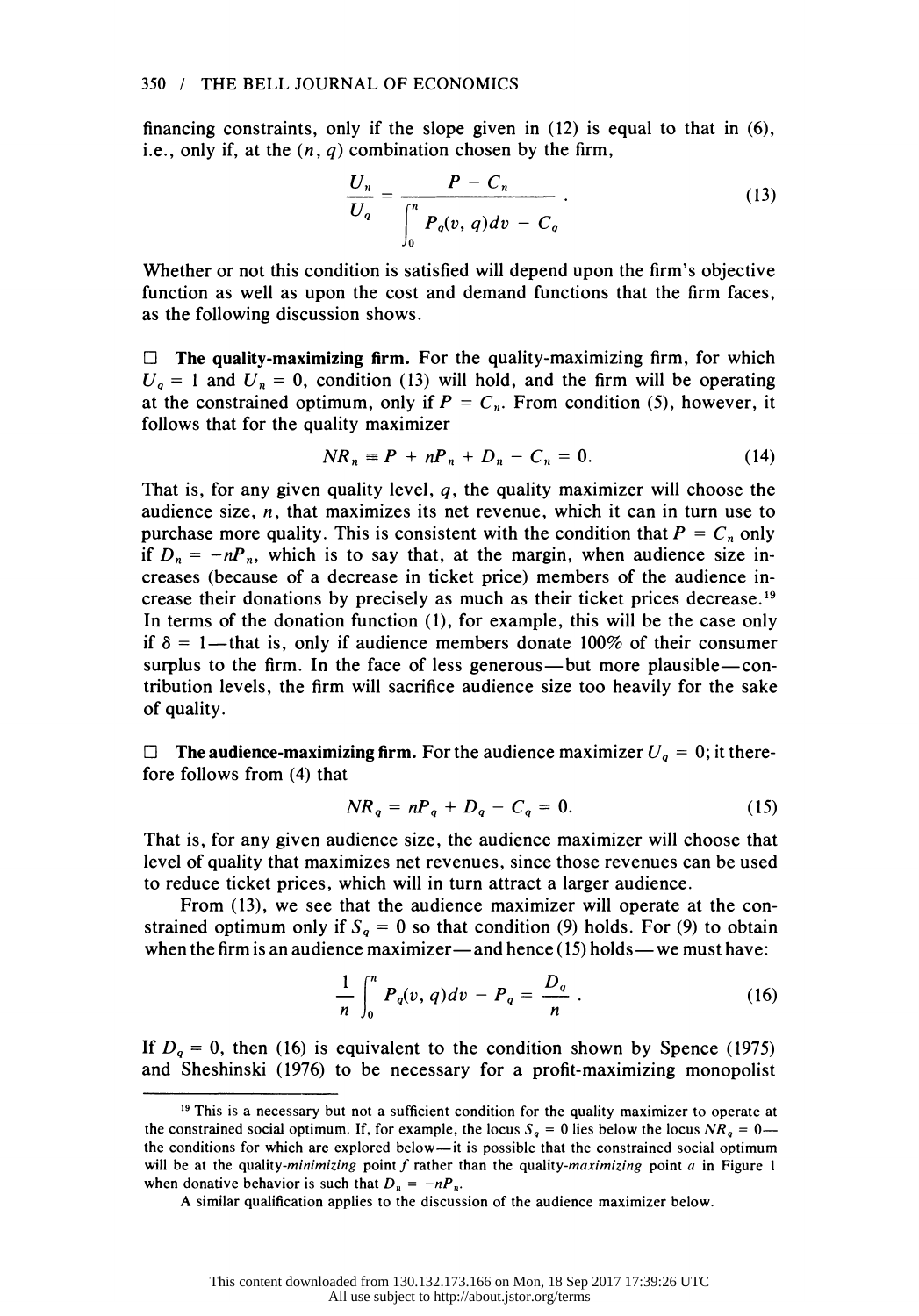to select the socially optimal level of quality for its product: the valuation put upon increases in quality by the average member of the audience must equal the valuation put upon such increases by marginal members of the audience.

The interesting fact established by  $(16)$ , however, is that the responsiveness of donations to changes in quality,  $D<sub>a</sub>$ , can serve to reduce the incentive for the firm to choose a nonoptimal level of  $q$  in those cases where the average and marginal audience members value quality differently, because donations presumably reflect primarily the preferences of inframarginal—and hence more typical—audience members. This point appears clearly if we rewrite condition (16) using the donation function (1):

$$
(1 - \delta) \left[ \frac{1}{n} \int_0^n P_q(v, q) dv - P_q \right] = 0.
$$
 (17)

Here we see that the firm's choice of quality moves closer to the optimum,<br>not only as marginal and average consumer valuations of quality converge, but Here we see that the firm's choice of quality moves closer to the optimum,<br>not only as marginal and average consumer valuations of quality converge, but<br>also as  $\delta \rightarrow 1$ also as  $\delta \rightarrow 1$ .

If donations respond as in (1), and if  $\delta$  < 1, it is easy to show that, as with the profit-maximizing monopolists considered by Spence and Sheshinski, when marginal consumers value quality increases less than does the average consumer—i.e., when  $P_{on} < 0$ —the audience maximizer will choose a level of q below that which represents the constrained social optimum, while the reverse is true if  $P_{qn} > 0$ . (In diagrammatic terms, if  $P_{qn} < 0$ , the locus  $S_q = 0$  lies above the locus  $NR_q = 0$ , as in Figure 1, while the reverse is true if  $P_{qn} > 0$ , as in Figure 2 in Section 5; the two loci coincide if  $P_{qn} = 0.$ )

 $\Box$  The budget-maximizing firm. For the budget maximizer  $U(n, q) = C(n, q)$ and, as noted earlier, such a firm will operate at a level of  $(n, q)$  such as that indicated by point  $c$  in Figure 1, intermediate between the points chosen by the quality maximizer and the audience maximizer. From the preceding analysis of the audience maximizer, it follows that generally the budget maximizer will operate at or near the constrained social optimum only if consumer preferences for quality are such that  $P_{qn} < 0$ .

 $\Box$  Some comparisons. Of the three types of firms analyzed above, which is likely to perform most in accord with maximal social welfare? There is, interestingly, no simple response—the answer evidently depends heavily upon the nature of consumer demand and donative behavior.

If  $P_{qn} \ge 0$ , the audience maximizer will unambiguously turn in the best performance—at least if donations respond as modeled in  $(1)$ . In the intuitively more plausible case where  $P_{qn}$  < 0, however, the budget maximizer or the quality maximizer might perform better; their higher emphasis on quality com pensates for the atypically low taste for quality that characterizes the marginal consumer, whose tastes dictate the prices at which tickets can be sold.

 $\Box$  Quality as refinement of taste. The discussion so far has proceeded largely on the assumption that the variable  $q$  represents the first type of quality dis cussed earlier, namely the lavishness with which any given work is produced. The model as developed above can, however, alternatively be interpreted with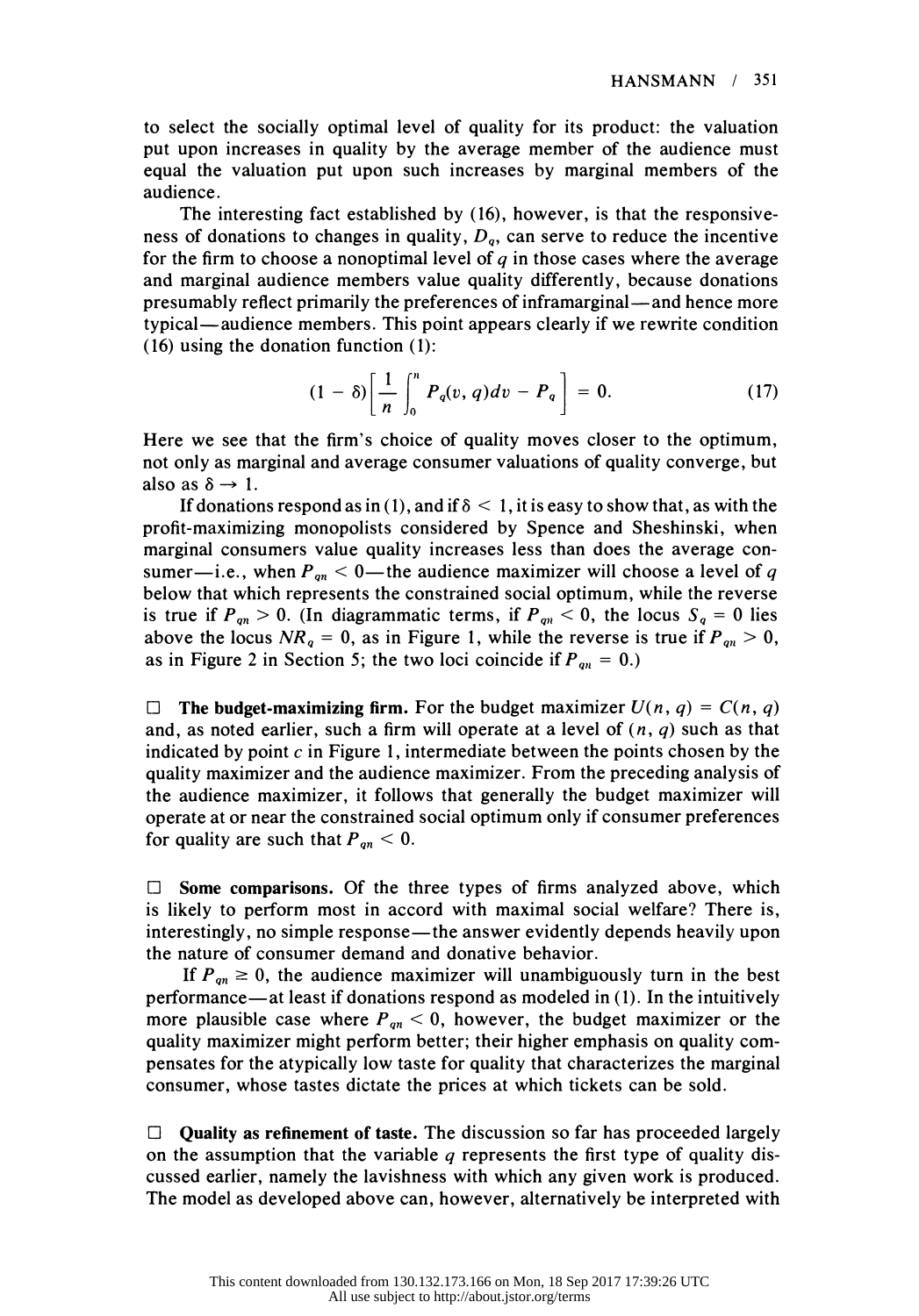q representing the degree to which the firm's productions appeal to highly refined tastes. Viewing the model in these terms, one might assume that the amount to be spent on performers, sets, costumes, the director's fee, etc, are fixed, leaving the firm free to choose only among works that can be staged with these given resources. A quality-maximizing firm would then be one that chooses works that appeal to a highly cultured, but also small, audience.<sup>20</sup> In terms of the model, this means that  $C_q = 0$  and, beyond a certain minimal level of q,  $P_q < 0.21$ 

 The preceding analysis and conclusions remain valid for this alternative interpretation of q and the accompanying change of values for  $C_q$  and  $P_q$ . Note, however, that with  $C_q = 0$  the budget maximizer and the audience maximizer are identical.

## 4. The rationale for subsidies

**If** If the analysis of Section 2 is correct, then the most compelling rationale for providing subsidies to performing arts organizations is not that they produce external benefits or serve as a vehicle for redistribution of income—which are the rationales that have been the primary focus of discussion to date (see Baumol and Bowen, 1968, chapter 16; Netzer, 1978, chapter  $2$ )—but rather that the high fixed costs that such firms face will, in the absence of a subsidy, force them to set prices too high to satisfy marginal criteria for efficiency, and may well make them unviable. $22$ 

 As in the case of all such subsidies, there is a substantial conflict between equity and efficiency. Although the subsidy may help establish efficient pricing, the individuals who consume the services financed by the subsidies are likely to constitute only a small fraction of the people who pay for them—at least if the source of the subsidy is the public fisc. Indeed, given that the class of people who attend the performing arts is not only small but unusually prosperous and geographically concentrated, the problem of equity raised by subsidies is particularly acute.

## 5. When is a subsidy efficient?

**If** a performing arts organization, in the absence of a subsidy, is setting its ticket prices well above marginal cost to cover the fixed costs associated

<sup>&</sup>lt;sup>20</sup> See Baumol and Bowen (1968, pp. 253–257) for a discussion of the desire of performing arts groups to perform contemporary works, and the adverse consequences this has for demand.

<sup>&</sup>lt;sup>21</sup> The level of q at which  $P_q(n, q)$  reaches zero should presumably depend on n. For very low values of n, at which point one is dealing only with true enthusiasts,  $P_q$  might even remain positive for all values of q.

 $22$  Moore (1968, pp. 120-121, 122) also makes a brief, though puzzlingly dismissive, reference to "price discrimination" as a possible rationale for performing arts subsidies, by which he evidently means something like the declining-average-cost rationale suggested here.

I should emphasize that I am speaking here only of subsidies for the performance of existing works. Subsidies to authors and composers for the creation of new works are an entirely different matter. It is often extremely difficult for an artist to capture for himself even a small fraction of the benefits society derives from his work, and thus there is much to be said for subsidizing them. Since public acceptance of new works often lags considerably behind their creation, and since it is probably helpful to the artist to see his work performed when he produces it, this may also lead to some justification for subsidies to performing arts groups that are specifically earmarked for performance of new works. (The Ford Foundation, for example, has sometimes pursued this course; see Ford Foundation (1974, Vol. 1., p. 42).)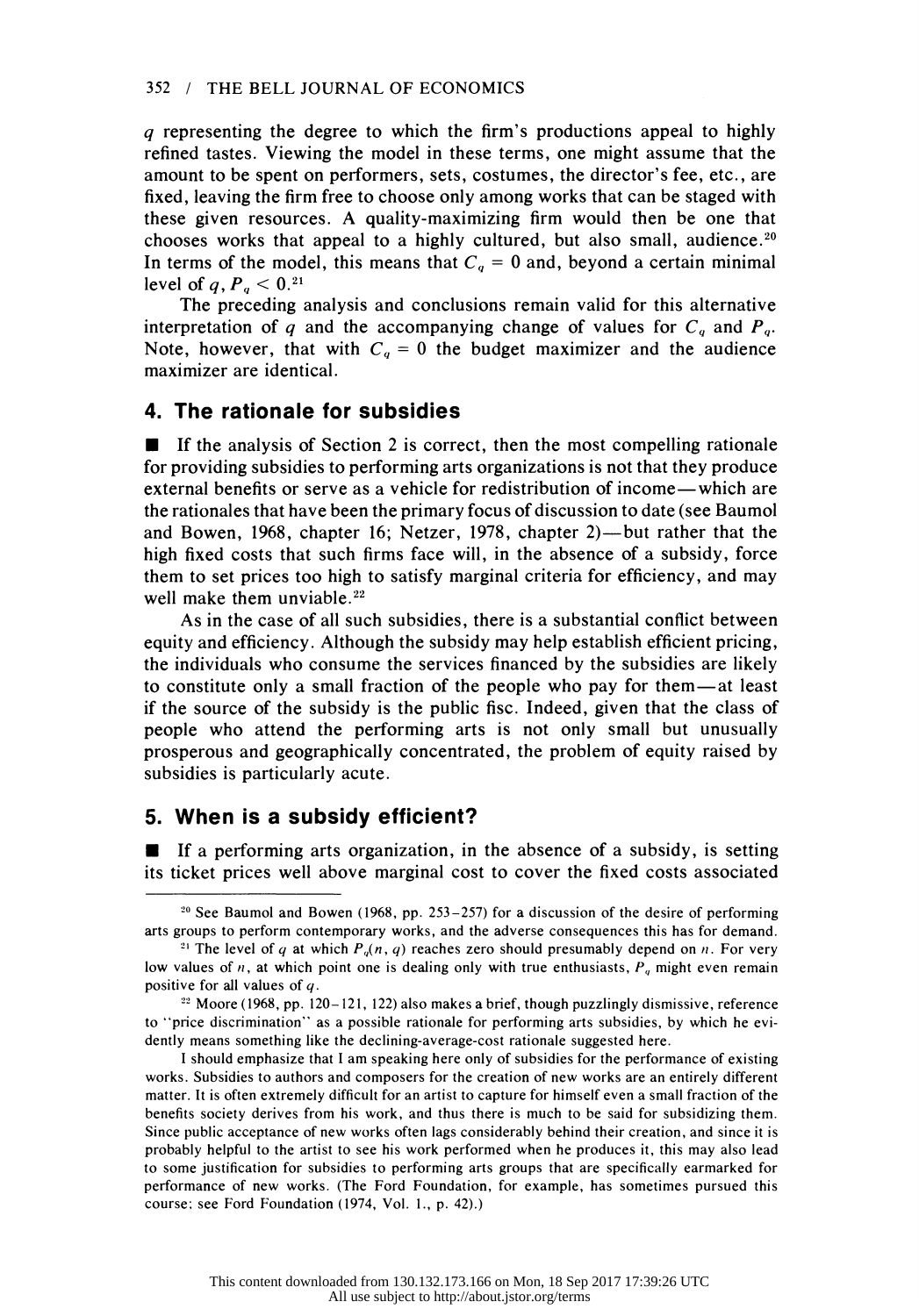with its productions, then it is possible that a subsidy will lead to more efficient levels for price and output. But this need not be the case. As the following discussion shows, a subsidy can in some cases lead to even greater inefficiency, quite apart from its likely adverse distributional consequences.

 $\Box$  The general model. For the moment I shall confine the analysis to a lump sum subsidy. Similar results for other kinds of subsidies follow directly from the analysis in later sections.

Consider the same firm modeled above, except that its revenue now includes a lump-sum subsidy, L. Thus the firm now seeks to maximize  $U(n, q)$ subject to

$$
NR = nP(n, q) + D(n, q) + L - C(n, q) = 0.
$$
 (18)

 Assuming an interior solution, the first-order conditions for a constrained maximum with respect to n and q are unchanged from (4) and (5) above; the constraint (18) becomes the third condition. In diagrammatic terms, the consequence of increasing the subsidy,  $L$ , is to enlarge the closed curve representing the nonprofit constraint, as shown in Figure 2. The loci  $NR_n = 0$  and  $NR<sub>q</sub> = 0$  remain unchanged. The quality maximizer, which operated at point a without the subsidy, will operate with the subsidy at point  $\hat{a}$ , while the audience maximizer will shift from  $b$  to  $\hat{b}$ .

 To determine whether such shifts will lead to an increase in social welfare, we can differentiate  $(7)$  with respect to  $L$ ,

$$
\frac{dS}{dL}=S_q\frac{dq}{dL}+S_n\frac{dn}{dL}=\left[\int_0^nP_q(v,q)dv-C_q\right]\frac{dq}{dL}+[P-C_n]\frac{dn}{dL},\quad (19)
$$

FIGURE 2

THE EFFECT OF A LUMP-SUM SUBSIDY

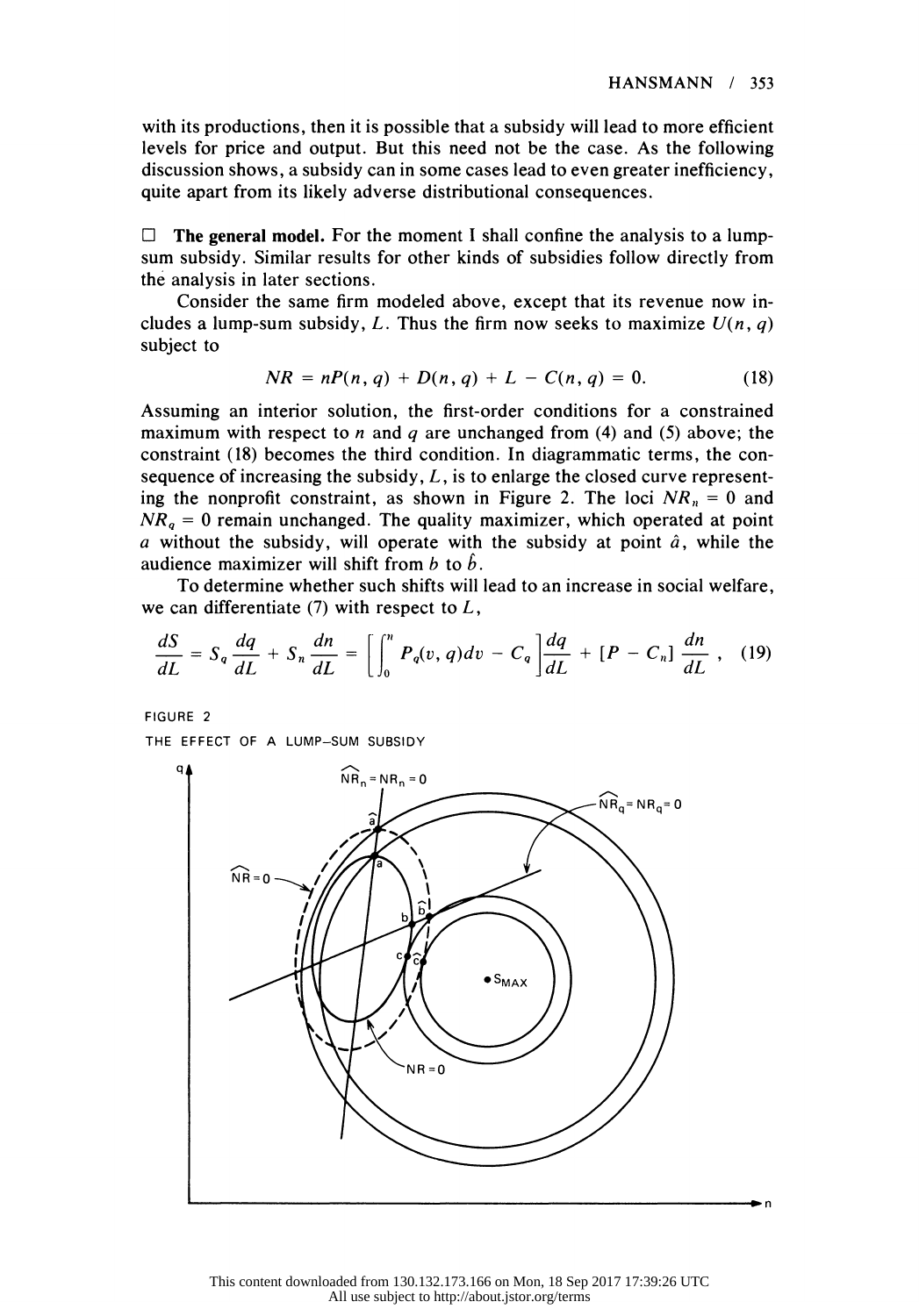and then evaluate (19) by using simple comparative statics to determine  $da/dL$ and  $dn/dL$  for the firm.

 For simplicity, I shall confine the analysis to the polar cases of the audience-maximizing firm and the quality-maximizing firm.

 $\Box$  The quality maximizer. Consider first the quality maximizer. Setting  $U_q = 1$  and  $U_n = 0$  in (4) and (5), and totally differentiating (4), (5), and (18) with respect to  $L$  yield:

$$
\frac{dn}{dL} = \frac{NR_{qn}}{NR_{q}NR_{nn}}\tag{20}
$$

$$
\frac{dq}{dL} = \frac{-1}{NR_q} \tag{21}
$$

Since the quality maximizer operates where  $NR_{q} < 0$ , it follows from (21) that  $dq/dL > 0$ : increasing the subsidy, L, will, as expected, cause the quality maximizer to raise its quality level.

 Whether an increase in the subsidy will also generally lead to an increase in the size  $n$  of the audience that sees a given production is less certain. Since  $NR_a < 0$ , and since, if the second-order condition holds,  $NR_{nn} < 0$ , the sign of *aniaL* is the same as that of  $N_{\text{R}}$ , which equals  $P_q - C_{qn} + (1 - \delta)nP_{qn}$ when the donation function is given by (1). Given that  $P_q > 0$ ,  $C_{qn} > 0$  (if we are again speaking of quality in the first of the two senses defined in Section  $3^{23}$ ), and  $P_{qn} \leq 0$ , it follows that  $NR_{qn}$ , and thus  $dn/dL$ , are indeterminate in sign. Conditions favorable to an audience increase are: (1) a low value of  $C_{\alpha n}$  (increasing the audience does not much increase the cost of quality), and (2)  $P_{qu}$  $> 0$  (the new (marginal) audience members admitted have an unusually strong taste for quality).

Turning to the welfare implications of such behavior, we have  $S_n = P - C_n$ , and as discussed in Section 3 this will always be nonnegative for the quality maximizer. Thus, increases in audience size are unambiguously desirable for the quality maximizer. On the other hand, the desirability of an increase in quality is less clear; using (1), we have:

$$
S_q = \int_0^u P_q(v, q) dv - C_q = (1 - \delta) \left[ \int_0^u P_q(v, q) dv - n P_q \right] - \frac{1}{\lambda} \,. \tag{22}
$$

Since  $\lambda > 0$ , this expression will be unambiguously negative whenever  $P_{qn}$  $> 0$ . Only where  $P_{qn} < 0$  can  $S_q$  be positive.

The overall effect on welfare of increasing the subsidy,  $L$ , is therefore indeterminate. The condition required for the first term in (19),  $S_q[dq/dL]$ , to be positive,  $P_{qn} < 0$ , is simultaneously conducive to a low, and possibly negative, value for the second term,  $S_n[dn/dL]$ . It is easy, however, to construct examples in which increasing  $L$  decreases welfare, even though the quality maximizer's ticket price in the absence of a subsidy is well above marginal cost.<sup>24</sup> Such a case is illustrated in Figure 2 (which is drawn so that  $P_{qn} > 0$ ), where  $\hat{a}$  lies on a lower iso-social-welfare curve than does  $a$ .

<sup>&</sup>lt;sup>23</sup> As in Section 3, the results here and below can be reinterpreted for the case in which q represents quality of the second type by assuming, instead, that  $C<sub>q</sub> = 0$  and that, beyond some level of q,  $P_q < 0$ .

<sup>&</sup>lt;sup>24</sup> As an example, consider a quality-maximizing firm that faces a demand function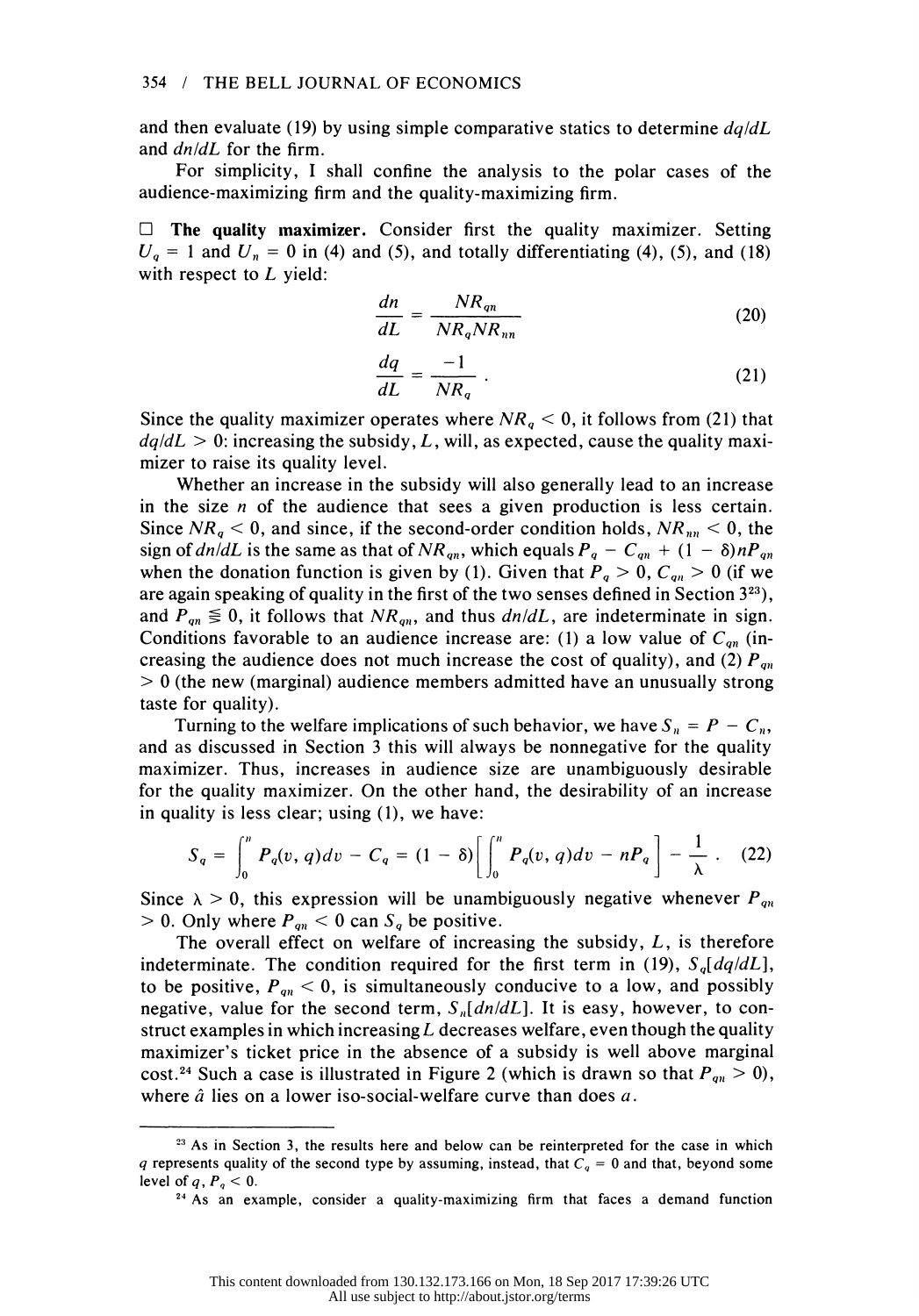#### $\Box$  The audience maximizer. Turning to the audience maximizer we have

$$
\frac{dn}{dL} = \frac{-1}{NR_n} \tag{23}
$$

$$
\frac{dq}{dL} = \frac{NR_{qn}}{NR_n NR_{aa}} \tag{24}
$$

 By logic parallel to that employed in analyzing the quality maximizer, it follows that  $dn/dL > 0$ , while the sign of  $dq/dL$  is the same as that of  $NR_{qn}$ , and therefore ambiguous.

From (19), an increase in *n* will be desirable as long as  $P > C_n$ . Using (1), the  $S<sub>a</sub>$  term in (19) becomes

$$
S_q = (1 - \delta) \left[ \int_0^n P_q(v, q) dv - n P_q \right]. \tag{25}
$$

Thus sgn  $S_q = -sgn P_{qn}$ . If follows that  $S_q[dq/dL]$ , and hence (19), are ambiguous in sign: it is possible that a lump-sum grant to an audience-maximizing firm, as to a quality maximizer, can lead to a reduction in welfare, even when, in the absence of a subsidy, the firm is operating where  $P > C_n$ .<sup>25</sup> (Figure 2) illustrates a case where  $dS/dL > 0.$ )

#### 6. Donation subsidies

In fact, subsidies to the performing arts are frequently not lump-sum in nature, but rather take the form of matching grants for donations—that is,  $\mu$  dollars of subsidy are given for every dollar in individual donations received by the organization. This is true, for example, of a substantial portion of the performing arts grants provided by the National Endowment for the Arts, and of some foundation and corporate grants as well. It is also the approach that characterizes what is by far the largest public performing arts subsidy program of all, namely, the deductibility of contributions under the federal personal income tax.26 Are such donation subsidies superior to lump-sum subsidies?

 $\Box$  The general model. In making the comparison I shall assume, as seems empirically the case (Feldstein, 1975a and b; Feldstein and Clotfelter, 1976), that donations respond positively, if at all, to a matching subsidy. Thus, if

<sup>25</sup> For example, assume that an audience maximizer faces the demand and cost functions in the preceding footnote, and assume that initially  $L = 0$ . Then  $dS/dL = (2 - 5\delta)/3(2 - \delta)$ , so that  $dS/dL < 0$  for  $\delta > 2/5$ . Here  $P - C_n = (A - 1)(2 - 3\delta)/3(2 - \delta)$ , so  $P > C_n$  whenever  $8 < 2/3$  and  $A > 1$ . In this case (assuming  $A > 1$ ),  $dn/dL = 3/(A - 1) > 0$ ,  $dq/dL = 1/3 > 0$ ,  $S_n = (A - 1)(2 - 3\delta)/3(2 - \delta) > 0$  for  $\delta < 2/3$  and  $S_n < 0$  for  $1 \ge \delta > 2/3$ ,  $S_n = -(1 - \delta)/(2 - \delta)$  $< 0$  for  $0 \leq \delta < 1$ .

 26 Netzer (1978, pp. 44, 95) estimates the cost to the federal government of the deduction for gifts to arts organizations as \$400 million or more, while he estimates total direct public support of the arts at all governmental levels as just under \$300 million for 1975.

 $n = \sqrt{q}[A - P]$  or equivalently the inverse demand function  $P = A - n/\sqrt{q}$ , so that  $P_{qn} > 0$ . Assume also that the firm's cost function takes the simple form  $C = q + n$  and that the subsidy level L is initially zero. Solving the first-order conditions for  $q$  and  $n$  and substituting these values into (19) gives  $dS/dL = -1/(2 - \delta)$ . Thus here  $dS/dL < 0$  for all values of  $\delta$  between 0 and 1. (In this example  $dq/dL = 2 > 0$ ,  $dn/dL = 2/(A - 1) > 0$ .)

Note that here  $P - C_n = (A - 1)[(1 - \delta)/(2 - \delta)]$ , and therefore  $P > C_n$  so long as A  $> 1, 0 \leq \delta < 1.$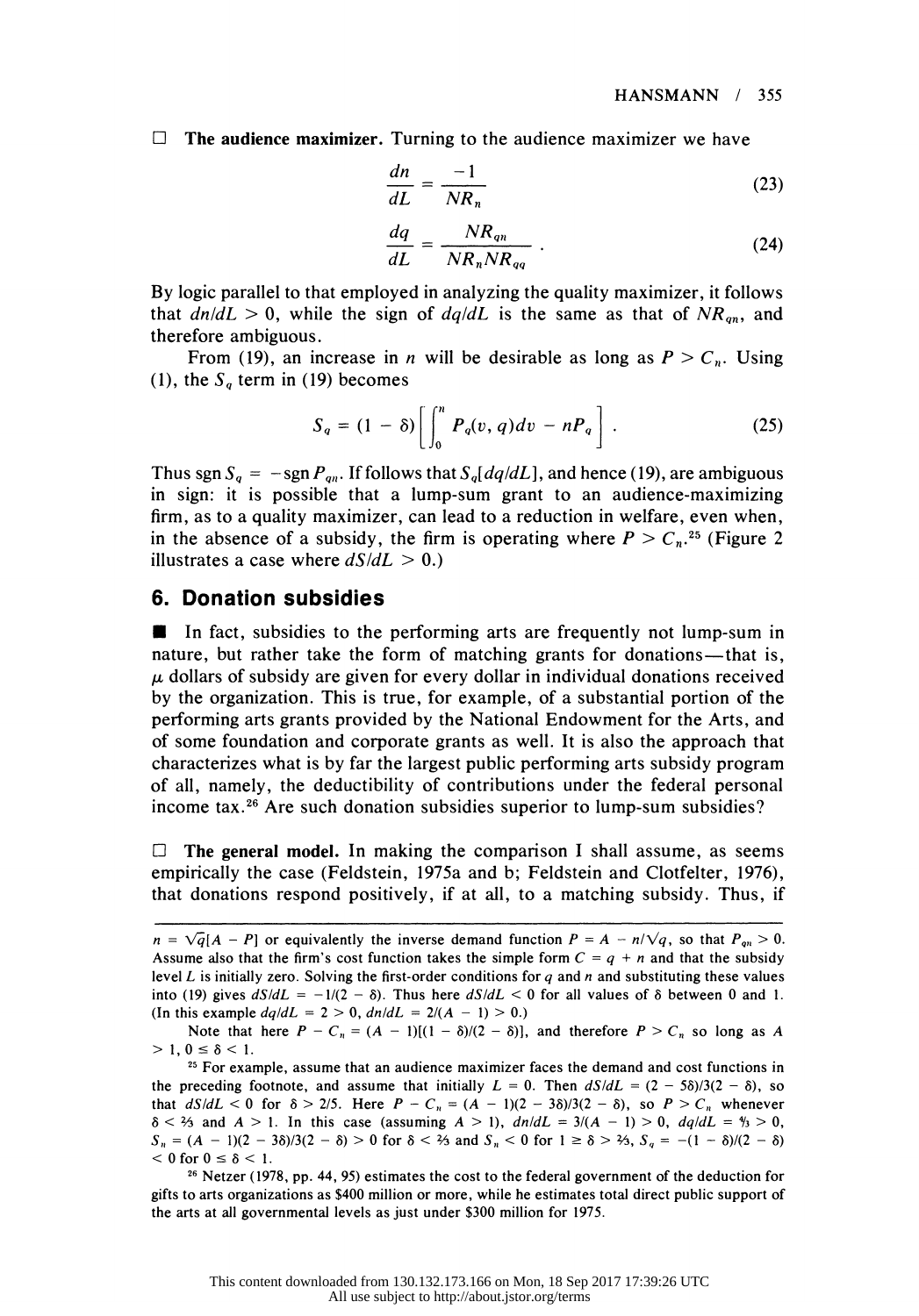$\mu$  is the rate at which donations are matched, then  $D = D(n, q, \mu)$ ,  $\partial D/\partial \mu > 0$ . In particular, I shall sometimes assume (as a special case of (1)) that

$$
D(n, q, \mu) = \delta(\mu) \left[ \int_0^n P(v, q) dv - nP(n, q) \right], \qquad (26)
$$

where  $\delta'(\mu) > 0$ .

With a donation subsidy at a rate  $\mu$ , the firm's nonprofit constraint becomes

$$
NR = nP(n, q) + (1 + \mu)D(n, q, \mu) - C(n, q) = 0. \qquad (27)
$$

If the firm maximizes  $U(n, q)$  subject to this constraint, the first-order conditions are, in addition to (27),

$$
P + nP_n + (1 + \mu)D_n - C_n = -\frac{U_n}{\lambda}
$$
 (28)

$$
nP_q + (1 + \mu)D_q - C_q = -\frac{U_q}{\lambda} \,, \tag{29}
$$

where  $\lambda$  is a Lagrange multiplier.

 Proceeding as in the case of the lump-sum subsidy, we can evaluate the effect of an increase in the subsidy rate  $\mu$  on n, q, and S by differentiating (27)-(29) with respect to  $\mu$ , solving for  $dn/d\mu$  and  $dq/d\mu$ , and then determining  $dS/d\mu$  by means of

$$
\frac{dS}{d\mu}=S_q\frac{dq}{d\mu}+S_n\frac{dn}{d\mu}=\bigg[\int_0^nP_q(v,q)dv-C_q\bigg]\frac{dq}{d\mu}+[P-C_n]\frac{dn}{d\mu}.\quad(30)
$$

 $\Box$  The quality maximizer. For the quality maximizer we have

$$
\frac{dq}{d\mu} = \frac{dq}{dL} \left[ D + \mu D_{\mu} \right] + \frac{dq}{dL} D_{\mu} \tag{31}
$$

$$
\frac{dn}{d\mu} = \frac{dn}{dL} [D + \mu D_{\mu}] + \frac{dn}{dL} D_{\mu} - \frac{1}{NR_{nn}} [D_{n} + (1 + \mu)D_{n\mu}]
$$
(32)

$$
\frac{dS}{d\mu} = \frac{dS}{dL} [D + \mu D_{\mu}] + \frac{dS}{dL} D_{\mu} - \frac{(P - C_n)}{N R_{nn}} [D_n + (1 + \mu) D_{n\mu}], \quad (33)
$$

where  $dq/dL$ ,  $dn/dL$ , and  $dS/dL$  are the effects upon q, n, and S of a one-dollar lump-sum subsidy as given above by (21), (20), and (19), respectively.

Here  $D_{\mu} \equiv \partial D/\partial \mu > 0$  reflects the increase in private donations induced by the increase in the matching rate  $\mu$ . (In the case of (26),  $D_{\mu} = (\delta'/\delta)D$ .) The expression  $D + \mu D_u$  gives the dollar increase in expenditure on the subsidy associated with a unit increase in  $\mu$ . The first term on the right-hand side of (31)–(33) reflects the direct effect of the increase  $D + \mu D_\mu$  in expenditure on the subsidy; this effect has the same sign and magnitude as would an equivalent expenditure on a lump-sum subsidy, as analyzed above. The second term on the right-hand side of  $(31)-(33)$  reflects the additional effect resulting from the increase in private donations induced by increasing  $\mu$ .

Turning to the third term on the right-hand side of (32), we have, using<br>longition function (26) Turning to the third term on the right-hand side of  $(32)$ , we have<br>the donation function  $(26)$ ,

$$
D_n + (1 + \mu)D_{n\mu} = -[\delta + (1 + \mu)\delta']nP_n.
$$
 (34)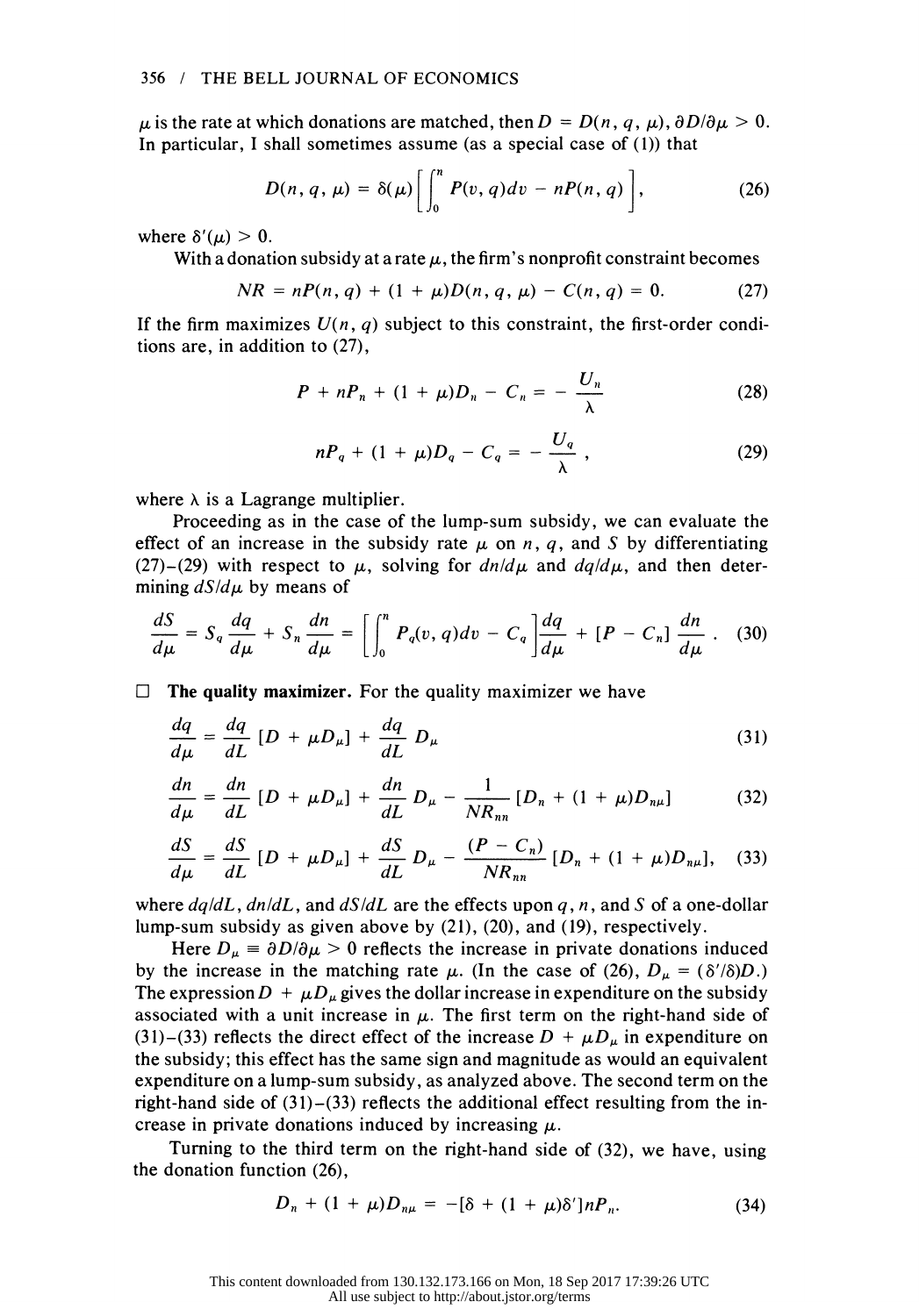This expression is positive, and thus, since  $NR_{nn} < 0$  by virtue of the second order condition, the final term in (32) is positive. This term reflects the incentive to increase *n* (and lower P) given to the firm by virtue of the fact that, with a higher  $\mu$ , the firm will effectively be able to capture a larger fraction of the increase in consumer surplus created by such a move. The final term in (33) derives from the increase in  $n$  reflected in the final term in (32), and will be positive whenever  $P > C_n$ .

It follows from  $(33)$  that, in terms of our welfare measure S, a donation subsidy will always be superior to an equivalent expenditure on a lump sum subsidy in any case in which a lump-sum subsidy would itself be justifiable (i.e., where  $dS/dL > 0$ ). The extent by which the donation subsidy dominates an equivalent lump-sum subsidy is given by the second and third terms on the right-hand side of (33), reflecting, respectively, the increase in private donations and the increase in the donation matching rate  $\mu$ .

 $\Box$  The audience maximizer. For the audience maximizer we have

$$
\frac{dq}{d\mu} = \frac{dq}{dL} \left[ D + \mu D_{\mu} \right] + \frac{dq}{dL} D_{\mu} - \frac{NR_{q\mu}}{NR_{qq}} \tag{35}
$$

$$
\frac{dn}{d\mu} = \frac{dn}{dL} \left[ D + \mu D_{\mu} \right] + \frac{dn}{dL} D_{\mu}
$$
\n(36)

$$
\frac{dS}{d\mu}=\frac{dS}{dL}\left[D+\mu D_{\mu}\right]+\frac{dS}{dL}D_{\mu}+\left[\int_{0}^{n}P_{q}(v,q)dv-nP_{q}\right]\frac{-NR_{q\mu}}{NR_{qq}}\,,\quad(37)
$$

where  $dq/dL$ ,  $dn/dL$ , and  $dS/dL$  are the effects of a unit increase in the lump-sum subsidy as given by (24), (23), and (19).

The interpretation of the first two terms on the right-hand side of  $(35)$ – $(37)$ parallels that given for  $(31)-(33)$  above. Using the donation function  $(26)$ , the final term in (35) becomes

$$
\frac{-NR_{q\mu}}{NR_{qq}} = \frac{-[\delta + (1+\mu)\delta'] \bigg[ \int_0^R P_q(v, q) dv - nP_q \bigg]}{NR_{qq}}, \qquad (38)
$$

which has the same sign as  $P_{qn}$  (since  $NR_{qq} < 0$  by virtue of the second-order condition). This term reflects the increased incentive to adjust quality to con form to the tastes of inframarginal donors that the firm faces owing to the larger fraction of consumer surplus that it can (in effect) capture with a higher value of  $\mu$ . The final term in (37) reflects the same phenomenon. Using (26), that term becomes

$$
\left[\int_0^n P_q(v,q)dv - nP_q\right] \frac{-NR_{q\mu}}{NR_{qq}}
$$
  
= 
$$
-\frac{\left[\delta + (1+\mu)\delta'\right]\left[\int_0^n P_q(v,q)dv - nP_q\right]}{NR_{qq}}.
$$
 (39)

 This term will always be nonnegative, reflecting the fact that bringing quality more into line with average, as opposed to marginal, audience members will always enhance consumer welfare as measured by S.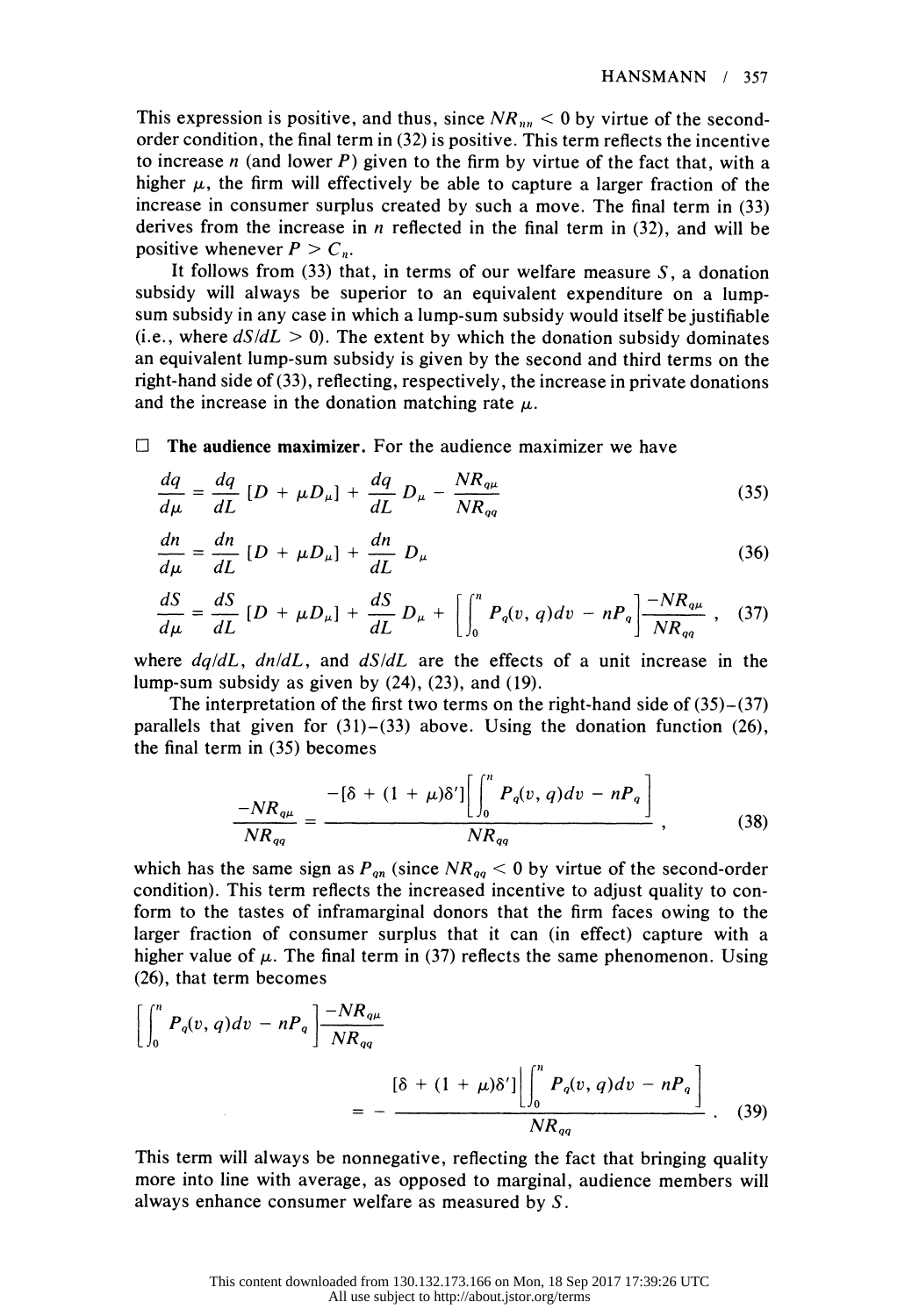#### 358 / THE BELL JOURNAL OF ECONOMICS

It follows from (37), then, that whenever  $dS/dL \ge 0$ , a lump-sum subsidy is dominated by a donation subsidy of equivalent amount—or, in other words, for the audience maximizer as for the quality maximizer, a donation subsidy is to be preferred to a lump-sum subsidy whenever a subsidy of either type is justifiable at all.

 $\Box$  Summary. The advantages of the donation subsidy here are two-fold. First, by inducing further donations it yields to the firm a larger increase in revenue per dollar of subsidy than does the lump-sum subsidy. Note, in this connec tion, that since part of the increased revenues due to a donation subsidy come from donors who benefit from—and value highly—the performances involved, donation subsidies also have stronger equitable appeal than do lump sum subsidies, at least where public funds are the source of the subsidy.<sup>27</sup>

 Second, a subsidy geared to donations gives the firm an additional incentive to attract donations. Since we have been assuming that donations are propor? tional to consumer surplus, this means that with a donation subsidy the firm has an incentive to adjust its quality and price (or, equivalently here, audience size) closer to the levels that maximize consumer welfare.

## 7. Ticket subsidies and taxes

 ? Admissions subsidies for the performing arts might also seem attractive (Netzer, 1978, pp. 32-33). Such subsidies might take either of two forms. First, the subsidy can be offered on the basis of a fixed amount per admission, regardless of the price charged for admission. Second, the subsidy can be designed to match total admissions (ticket) receipts on a fixed percentage basis, similar to the donation subsidy discussed above. In both cases incentives will be created for the organization that are absent in the case of a lump-sum subsidy.

At present neither of these types of admission subsidies is common. How ever, a negative subsidy applied to total ticket receipts, in the form of a sales tax on theater tickets, has commonly been applied to commercial performing arts groups and sometimes to nonprofit organizations as well. Since the effects of such a tax are precisely the reverse of those resulting from a subsidy of the same type, analysis of the subsidy also yields an analysis of the tax.

 $\Box$  The model. I shall confine myself here to analysis of a per-receipts subsidy. Rather similar results follow from an analysis of a subsidy of a fixed amount per admission.

Let  $\sigma$  represent the rate at which ticket receipts are matched by the ticket receipts subsidy, so that the total amount expended through this subsidy is  $\sigma nP$ . The firm's nonprofit constraint becomes

$$
(1 + \sigma)nP + D - C = 0. \tag{40}
$$

 $\Box$  The quality maximizer. Proceeding as in the analysis of the donation sub-

<sup>&</sup>lt;sup>27</sup> The donation subsidy modeled here has a matching rate  $\mu$  that does not vary from one donor to another—as would be the case with a uniform tax credit, and as is typically the case with NEA grants. The subsidies channeled through the charitable deduction under the personal income tax, in contrast, involve a matching rate that ranges from 0% to 70% depending upon the donor's tax bracket. Such a deduction may well be dominated, in terms of both equity and efficiency, by a tax credit of equivalent amount. See Hochman and Rodgers (1977).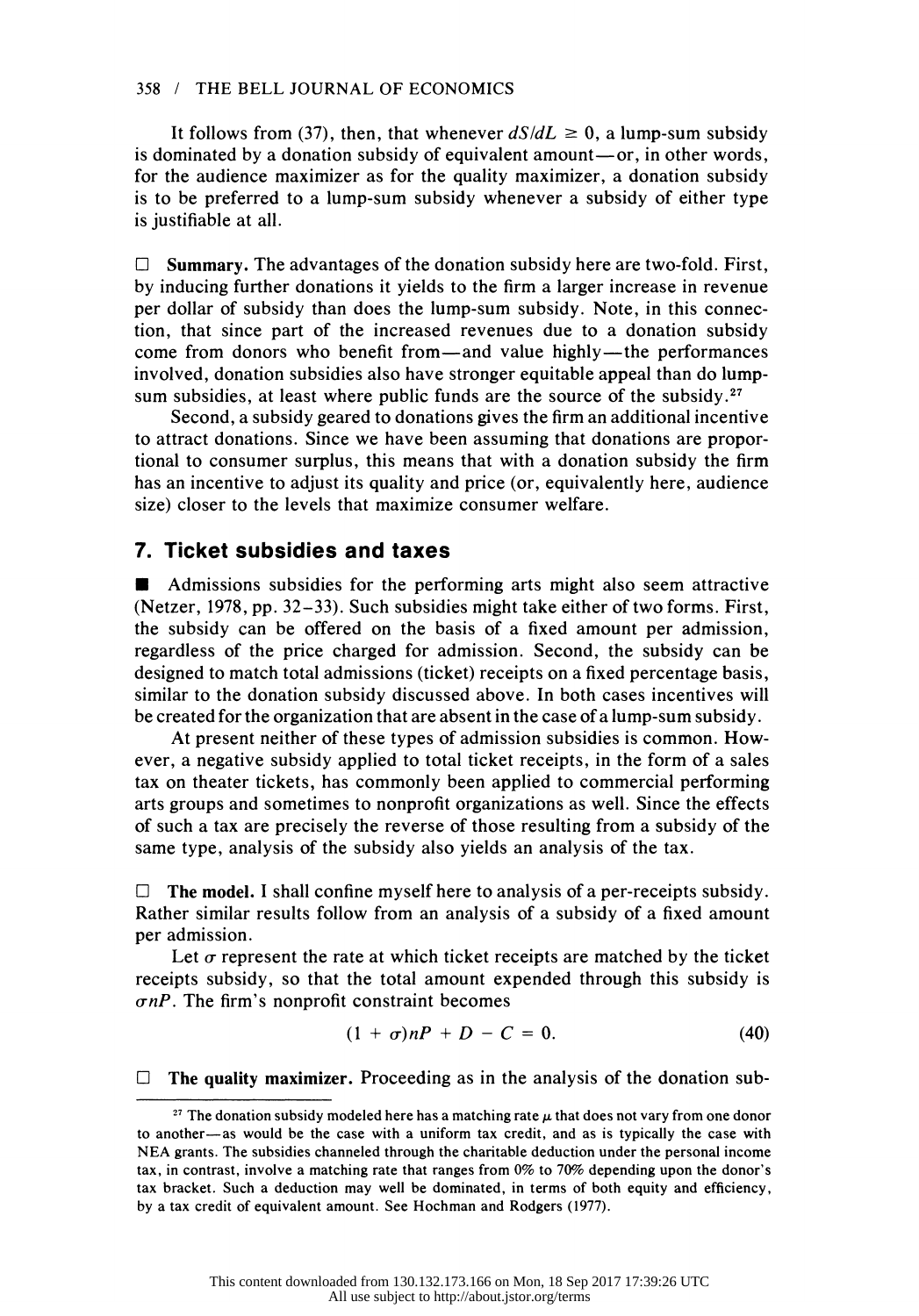sidy, the effects of increasing the ticket subsidy rate for the quality maximizer are:

$$
\frac{dq}{d\sigma} = \frac{dq}{dL} nP
$$
 (41)

$$
\frac{dn}{d\sigma} = \frac{dn}{dL}nP - \frac{P + nP_n}{NR_{nn}}
$$
(42)

$$
\frac{dS}{d\sigma} = \frac{dS}{dL}nP - (P - C_n)\frac{P + nP_n}{NR_{nn}}\,. \tag{43}
$$

The expression  $nP$  here represents the dollar increase in expenditure on the ticket subsidy associated with a unit increase in  $\sigma$ . The first term on the right-hand side in (41)–(43) gives the direct effect of the increase  $nP$  in the amount of the subsidy; it is the same as the effect of an equivalent expenditure on a lump-sum subsidy. The final term in (42) will be positive if the firm is operating where demand is elastic  $(nP_n/P > -1)$ , and negative otherwise, reflecting the fact that the net-revenue-maximizing value of  $n$  (which is the value of *n* chosen by the quality maximizer) changes with  $\sigma$ . It follows from (42) that a ticket subsidy will actually lead to a smaller increase in audience size (and thus, from (43), a smaller increase in welfare) than would an equivalent lump sum subsidy if (as is possible) the quality maximizer is operating in the inelastic portion of the demand curve.<sup>28</sup>

#### $\Box$  The audience maximizer. For the audience maximizer we have

$$
\frac{dq}{d\sigma} = \frac{dq}{dL} nP - \frac{nP_q}{NR_{qq}} \tag{44}
$$

$$
\frac{dn}{d\sigma} = \frac{dn}{dL} nP \tag{45}
$$

$$
\frac{dS}{d\sigma} = \frac{dS}{dL}nP - \left[ \int_0^n P_q(v,q)dv - nP_q \right] \frac{nP_q}{NR_{qq}}.
$$
\n(46)

Since  $nP_q/NR_{qq} < 0$ , it follows from (44) that a ticket subsidy will lead to a larger increase in quality than will an equivalent expenditure on a lump-sum subsidy. The reason for this is that increasing  $\sigma$  increases  $P_q$ , and hence raises the level of  $q$  that maximizes net revenue. As the final term in (46) indicates, this (additional) increase in q will raise, rather than lower, welfare only if  $P_{qn} < 0$ .

 $\Box$  Summary. Interestingly, for the audience-maximizing firm a ticket subsidy has no greater effect on audience size than does a lump-sum subsidy, while for the quality maximizer a ticket subsidy may actually lead to a smaller audience than would a lump-sum subsidy. For both the audience maximizer and the quality maximizer, there is a range of cases in which a ticket subsidy is dominated by a lump-sum subsidy in terms of our welfare measure S. From the results in Section 6 we can in turn conclude that there is a much larger class of cases in which a ticket subsidy is dominated by a donation subsidy—

<sup>&</sup>lt;sup>28</sup> In the model developed here, the quality maximizer will operate where  $nP_n/P < -1$ when marginal cost  $(C_n)$  is low and the increase in donations  $(D_n)$  in response to lower ticket prices is relatively large (see (5)).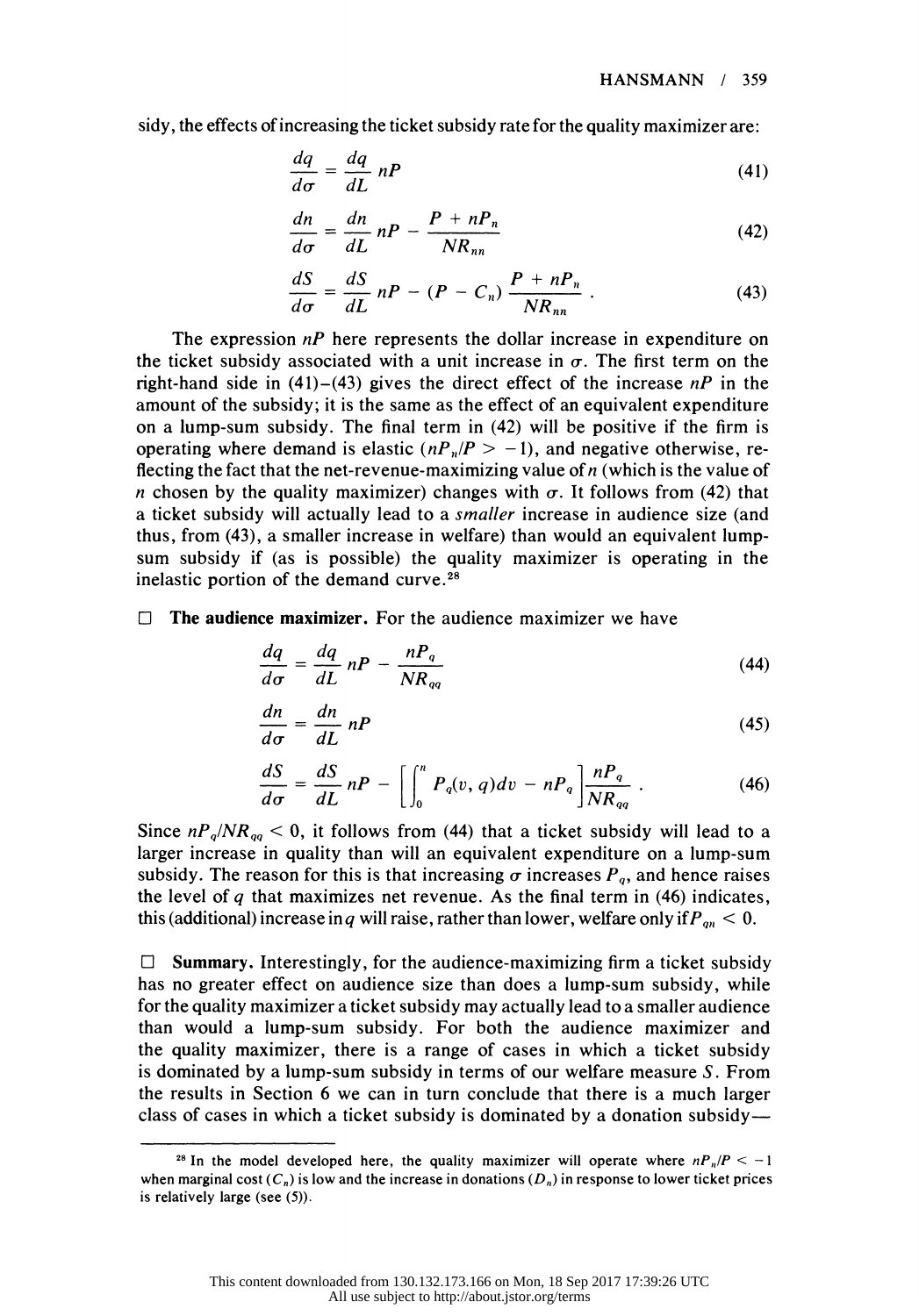though there may be instances in which a ticket subsidy is superior to both donation and lump-sum subsidies.

## 8. Conclusion

The live performing arts are commonly characterized by fixed costs that are high relative to marginal costs, and by overall demand that is relatively small. As a consequence, performing arts groups often must engage in price discrimination if they are to survive without subsidy. The opportunities for effective discrimination through ticket pricing are limited, however. Therefore, nonprofit firms, which can, in effect, employ a system of voluntary price discrimination, can often survive in areas of the performing arts where for profit firms cannot.

 In many cases, free-rider incentives presumably keep donations below the level necessary for efficient production. In such cases, public subsidies can be justified on efficiency grounds, although such subsidies clearly present problems of equity.

 As it is, the arts in the United States, including the performing arts, receive public subsidies that compare favorably in amount with those provided in other industrialized democracies (Netzer, 1978, pp. 50-52). The United States is unique, however, in providing most of its public subsidies in the form of matching grants for private donations. This policy has a great deal to recommend it. Donation subsidies not only serve to increase the level of private contribu? tions, but may also cause performing arts groups to pay greater attention to the desires of inframarginal consumers.

#### References

- Baumol, W.J. and Bowen, W.G. Performing Arts: The Economic Dilemma. Cambridge: Harvard University Press, 1968.
- BRUSTEIN, R. "The Metropolitan Opera—The High Price of Being Best." New York Times (February 12, 1978, Section 2, cols. 1 and 6).
- FELDSTEIN, M. "Hospital Price Inflation: A Study of Nonprofit Price Dynamics." American Economic Review, Vol. 61, No. 5 (December 1971), pp. 853-872.
- $-$ . "The Income Tax and Charitable Contributions: Part I $-A$ ggregate and Distributional Effects." National Tax Journal, Vol. 28 (1975), pp. 81-99.
- $-$ . "The Income Tax and Charitable Contributions: Part II—The Impact on Religious, Educational, and Other Organizations." National Tax Journal, Vol. 28 (1975), pp. 209-226.

- AND CLOTFELTER, C. "Tax Incentives and Charitable Contributions in the United States." Journal of Public Economics, Vol. 5 (1976), pp. 1-26.

Ford Foundation. The Finances of the Performing Arts. New York: 1974.

- Globerman, S. and Book, S.H. "Statistical Cost Functions for Performing Arts Organizations." Southern Economic Journal, Vol. 40 (April 1974), pp. 668-671.
- GORDON, D. "Why the Movie Majors are Major" in T. Balio, ed., The American Film Industry, Madison: University of Wisconsin Press, 1976.
- Hansmann, H. "The Role of Nonprofit Enterprise." Yale Law Journal, Vol. 89 (April 1980), pp. 835-901.
- HOCHMAN, H. AND RODGERS, J. "The Optimal Tax Treatment of Charitable Contributions." National Tax Journal, Vol. 30 (March 1977), pp. 1-18.
- Mayernik, M. "Rhapsody in Red: The Economic Future of the Philadelphia Orchestra." Unpublished manuscript, Department of Economics, University of Pennsylvania, Spring 1976.
- Moore, T.G. The Economics of the American Theater. Durham: University of North Carolina Press, 1968.
- National Endowment for the Arts. Annual Report. 1978.
- Netzer, R. The Subsidized Muse. Cambridge: Cambridge University Press, 1978.